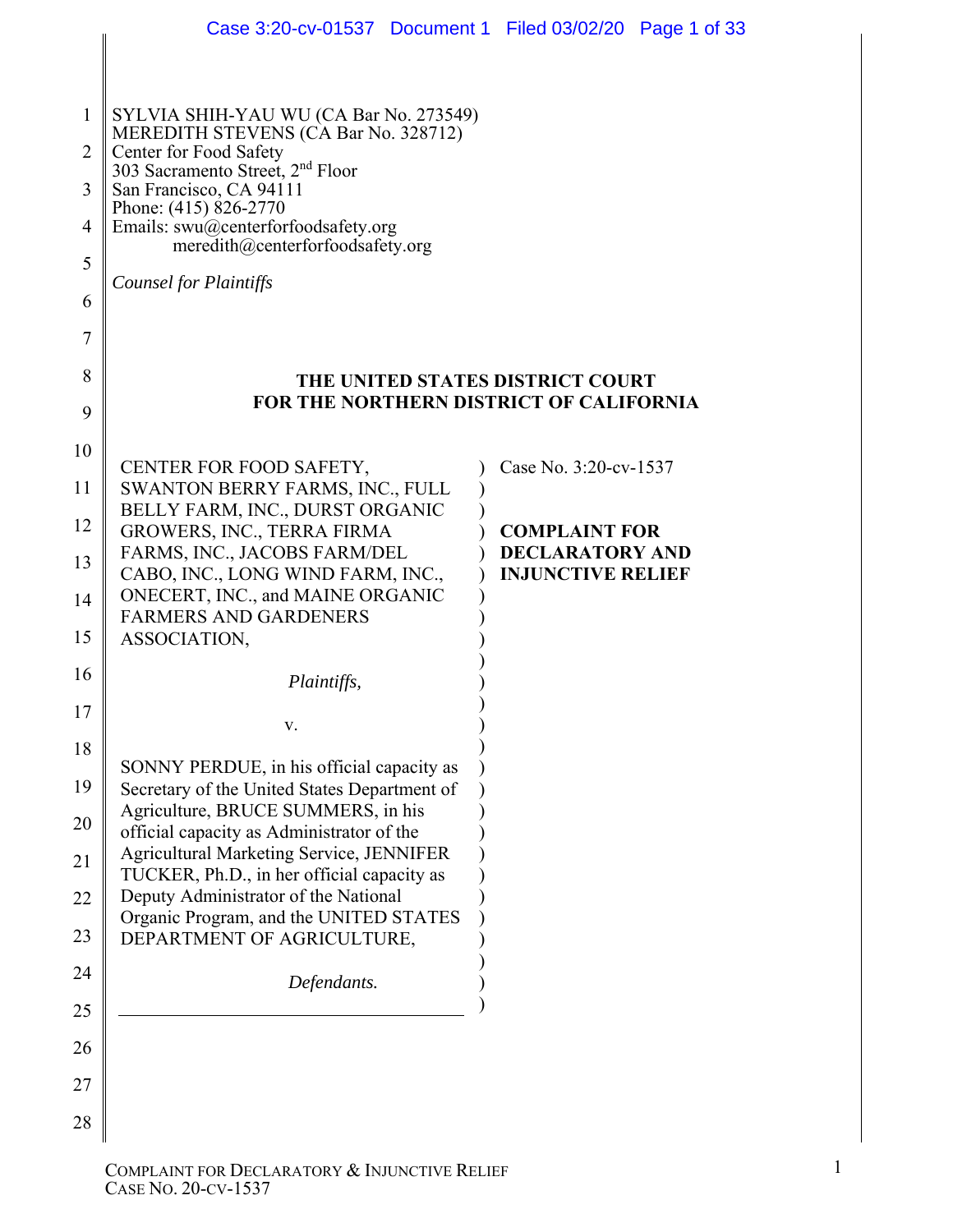Plaintiffs Center for Food Safety, Swanton Berry Farms, Inc., Full Belly Farm, Inc., Durst Organic Growers, Inc., Terra Firma Farms, Inc., Jacobs Farm/Del Cabo, Inc., Long Wind Farm, Inc., OneCert, Inc., and Maine Organic Farmers and Gardeners Association (collectively, Plaintiffs) on behalf of themselves and their members, allege as follows:

### **INTRODUCTION AND NATURE OF ACTION**

1. This is a civil action for declaratory and injunctive relief. Plaintiffs seek declaration that Defendant the United States Department of Agriculture (USDA), under Defendants Secretary Sonny Perdue, Administrator Bruce Summers, and Deputy Administrator Jennifer Tucker, Ph.D. (collectively, USDA or Defendants), violated federal laws, as set forth in the causes of actions below, in denying a legal rulemaking petition requesting USDA to prohibit organic certification of hydroponic operations, which are production systems that grow food and crops without any soil. USDA's denial violates the Administrative Procedure Act (APA), 5 U.S.C. §§ 551 *et seq.*, and the Organic Foods Production Act (OFPA), 7 U.S.C. §§ 6501 *et seq*., and undermines the very integrity of the National Organic Program and the Organic label that consumers trust and that organic farmers rely upon.

2. In passing OFPA in 1990, Congress created the National Organic Program to establish uniform national production and handling standards for the farming of foods labeled and sold as organic. In recognition that the sound management of biological diversity and soil fertility is one of the foundational principles of organic farming, Congress specified in OFPA that organic crop production must "foster soil fertility," and mandated that agricultural producers incorporate soil-based management practices as part of organic crop production. USDA's regulations implementing the National Organic Program reflect these standards in requiring crop production practices to foster soil health, biodiversity, and ecological balance. These mandatory, specific soil-based production requirements create an equal marketplace for organic farmers, and ensure that foods labeled and sold as organic are consistently produced to deliver the ecological benefits that consumers associate with the Organic label.

3. In light of the principles of organic farming and the requirements of OFPA, stakeholders in the organic marketplace have consistently held that as a soil-less crop production

1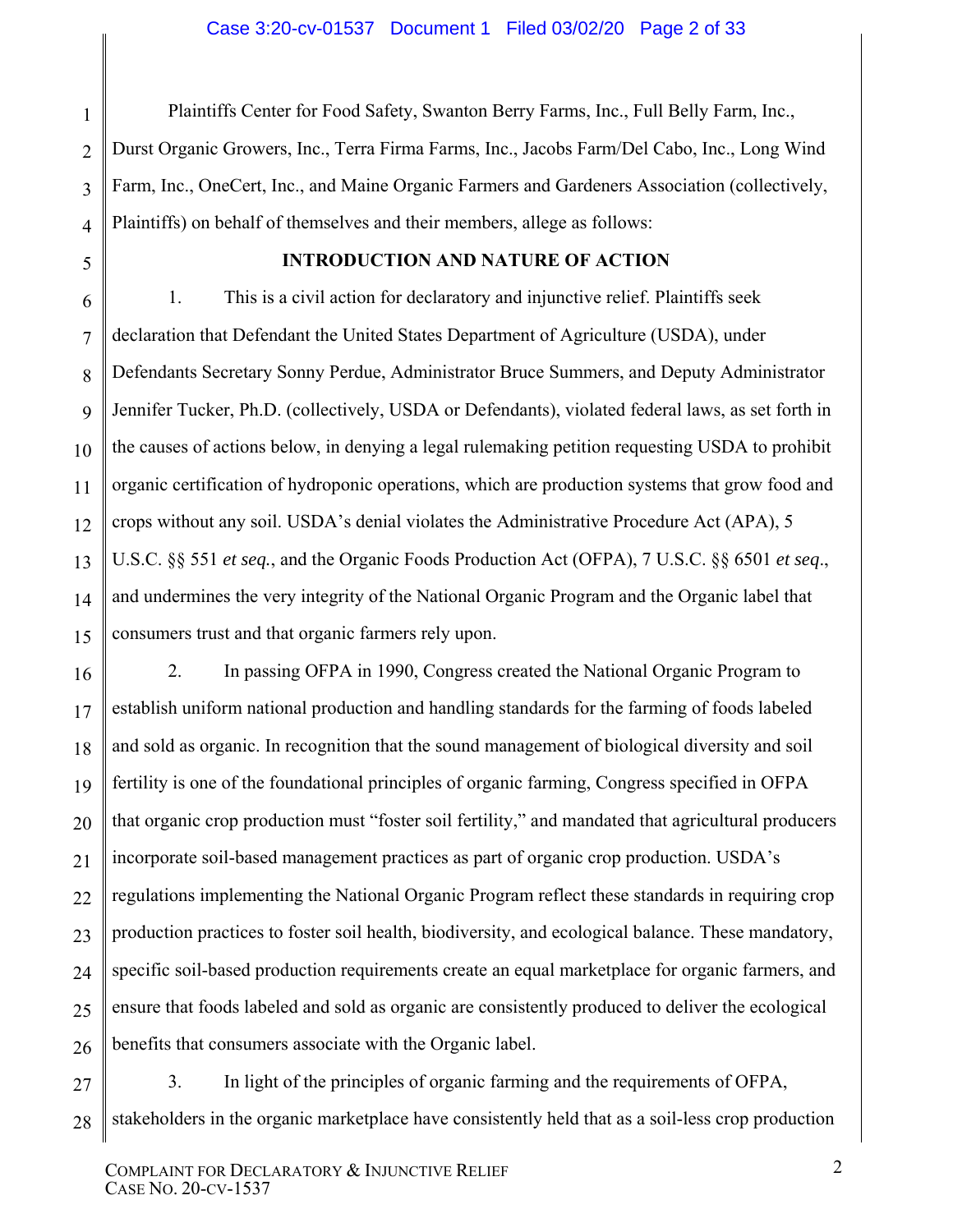#### Case 3:20-cv-01537 Document 1 Filed 03/02/20 Page 3 of 33

1 2 3 4 5 6 7 8 9 system, hydroponic operations do not foster soil fertility, and cannot meet the requirements for organic certification under the National Organic Program. Accordingly, on January 16, 2019, Plaintiff Center for Food Safety (CFS) filed a legal rulemaking petition (the Petition) with USDA, formally asking USDA to engage in rulemaking to prohibit organic certification of hydroponic operations. Yet, despite the fact that organic producers, handlers, certifiers, retailers, and customers all expect all organic products to adhere to organic farming principles and meet the legal requirements of OFPA, in a letter dated June 6, 2019, USDA denied the Petition (the Petition Denial). The Petition and USDA's Petition Denial are attached as Exhibits A and B of this Complaint, respectively.

10 11 12 13 14 15 16 17 4. USDA's Petition Denial is arbitrary and capricious, in violation of OFPA and the APA. The Petition Denial violates OFPA's legislative intent and its plain language, is contrary to the mandatory statutory and regulatory requirements of OFPA, and creates inconsistent organic standards, in violation of OFPA, that weaken the integrity of the Organic label and degrade the quality of organically labelled foods. USDA's Petition Denial creates an exception for hydroponic operations in the National Organic Program that lacks any basis in OFPA, authorizes ongoing violations of legal organic production requirements, and creates an inconsistent and unequal marketplace for organic farmers, handlers, certifiers, retailers, and consumers.

18 19 20 21 22 23 24 5. Accordingly, Plaintiffs seek declaratory relief establishing that the Petition Denial violates OFPA, and that USDA's rationale for denying the Petition and allowing organic certification of hydroponic operations is *ultra vires*, arbitrary and capricious, and contrary to law under the APA. Plaintiffs respectfully request vacatur of USDA's unlawful Petition Denial, and injunctive relief barring Defendants from authorizing organic certification of hydroponic operations under OFPA. Finally, Plaintiffs seek attorneys' fees and costs pursuant to 28 U.S.C. § 2412(d).

25

#### **JURISDICTION AND VENUE**

26 27 28 6. This Court has jurisdiction over this action pursuant to 28 U.S.C. § 1331 (federal question); 28 U.S.C. § 1346 (United States as Defendant); 28 U.S.C. § 2201 (declaratory relief); and 5 U.S.C. §§ 701-706 (APA).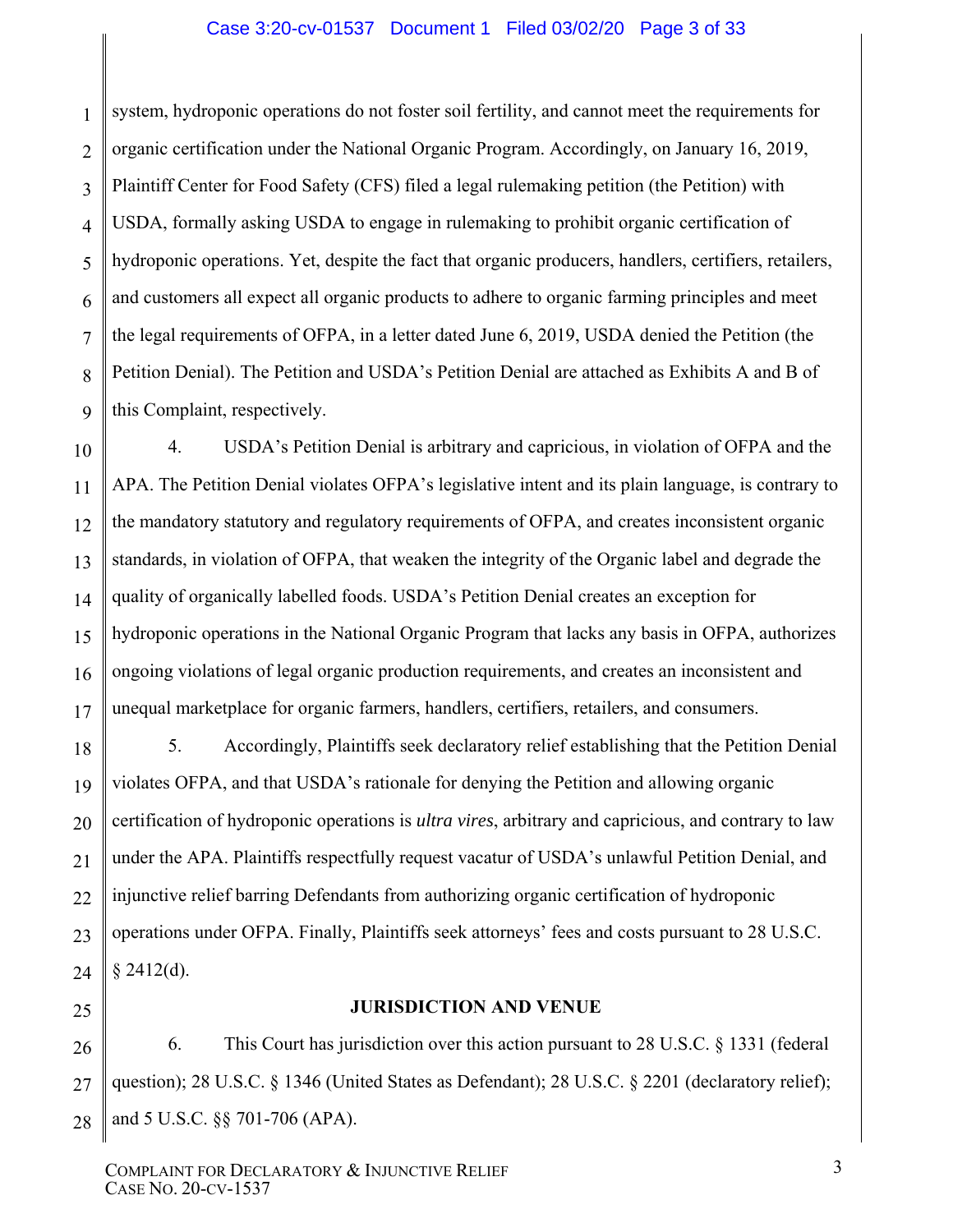7. Venue properly lies in this Court pursuant to 28 U.S.C. § 1391(e) because one or more of the Plaintiffs reside in this District.

#### **PARTIES**

#### 4 *Plaintiffs*

1

2

3

5

6

7

8

9

10

11

8. Plaintiff Center for Food Safety (CFS) brings this action on behalf of itself and its members. Founded in 1997, CFS is a national public interest, nonprofit, membership organization with offices in San Francisco, CA; Portland, OR; and Washington, D.C. CFS represents over 950,000 members in nearly every state in the country who support organic food and farming, including organic food producers, handlers, certifiers, retailers, and consumers. CFS and its members are being, and will continue to be, injured by the Petition Denial and USDA's decision to authorize organic certification of hydroponic operations.

12 13 14 15 16 17 18 19 9. CFS's fundamental mission is to empower people, support farmers, and to protect the environment from the harmful impacts of industrial agriculture, and promote truly sustainable agriculture such as organic farming. One of CFS's flagship programs is its "Organic and Beyond" program, which seeks to protect the integrity of the national organic standard. CFS has multiple full-time policy, scientific, outreach, and legal staff members devoted to this program and its goals. A large part of the program is safeguarding the Organic label and educating the public concerning organic food production methods. CFS also provides public oversight to the organic regulatory program to ensure organic integrity.

20 21 22 23 24 25 26 27 28 10. To achieve its goals, CFS disseminates to government agencies, members of Congress, and the general public a wide array of educational and informational materials addressing organic standards and food supply issues. These materials include, but are not limited to, reprints of news articles, policy reports, legal briefs, press releases, action alerts, and fact sheets. CFS also sends out action alerts to its True Food Network members. These action alerts generate public involvement, education, and engagement with government officials on issues related to the National Organic Program and other issues affecting the Organic label and the sustainable food system it advances. Collectively, the dissemination of this material has made CFS an information clearinghouse for public involvement and governmental oversight of the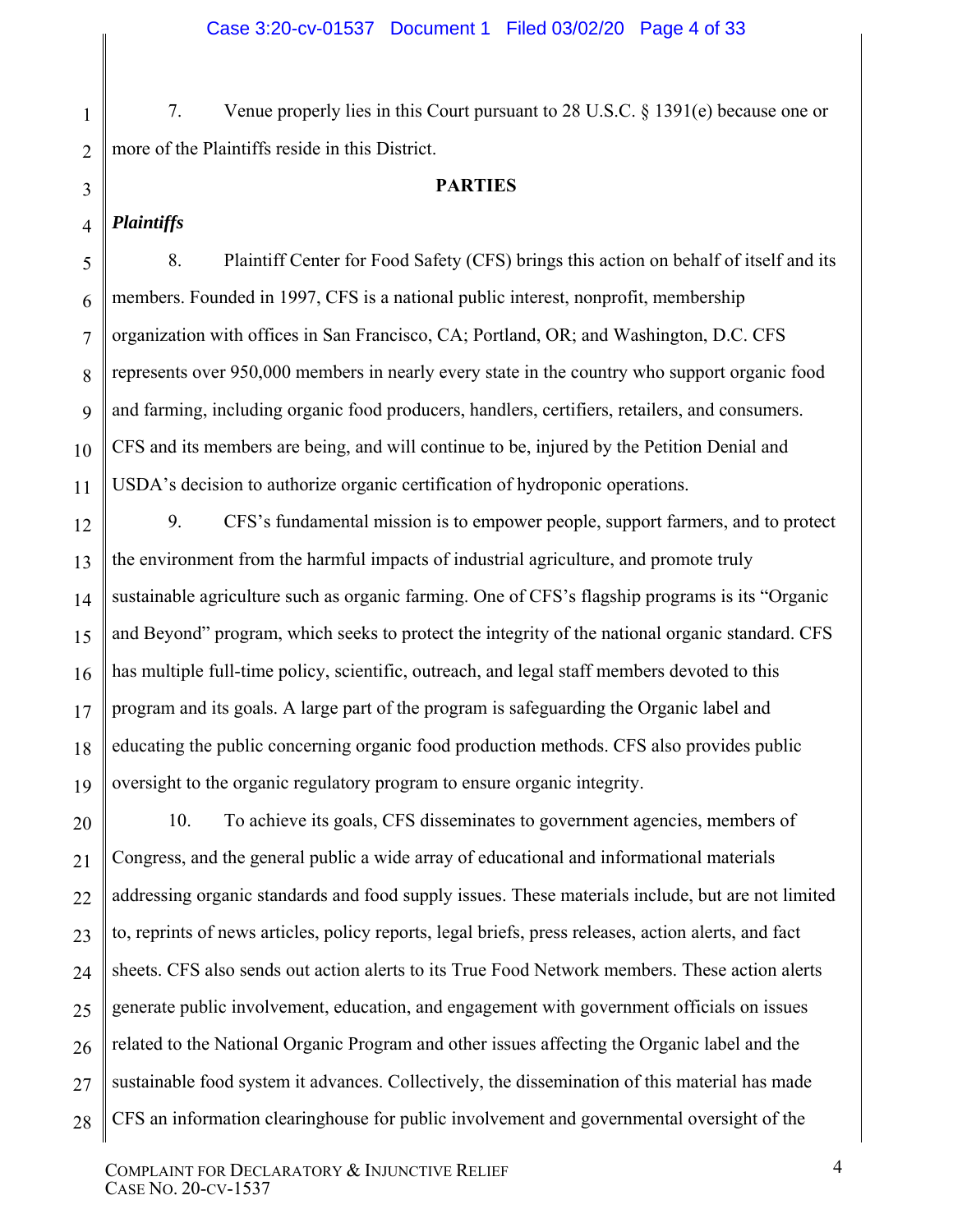National Organic Program.

1

2 3 4 5 6 7 8 9 10 11 12 13 14 15 16 17 18 19 11. In addition to information and public education, one of CFS's core activities is challenging administrative actions and serving as an agency watchdog to protect organic integrity. When necessary, CFS engages in public interest litigation challenging agricultural practices that harm human health and the environment—such as pesticide use and genetically engineered crops, or that impact farmers, consumers, and the public interest. Many of CFS's past lawsuits involved issues relating to organic integrity. For example, CFS was an amicus in *Harvey v. Veneman*, 396 F.3d 28 (1st Cir. 2005), the seminal case challenging USDA's implementation of OFPA. CFS was also counsel and a plaintiff in a successful challenge to USDA's failure to comply with APA notice and comment procedure for a rule that would have allowed compost contaminated with pesticides to be used in organic production. *See Ctr. For Envtl. Health et al. v. Vilsack*, No. 15-CV-01690-JSC, 2016 WL 3383954 (N.D. Cal. June 20, 2016). CFS also brought a challenge to ensure that synthetic substances are not unduly allowed in organic production, and to preserve the congressionally-intended process for removing these substances from organic production. *See Ctr. For Food Safety et al. v. Perdue*, No. 15-cv-1590-HSG (N.D. Cal. May 24, 2018). Finally, CFS is counsel and a plaintiff in *National Organic Coalition et al. v. Perdue*, No. 18-CV-01763-RS (N.D. Cal. filed Mar. 21, 2018), a case challenging USDA's revocation of a final rule setting detailed animal welfare standards for organically-raised livestock and poultry.

20 21 22 23 24 25 26 27 28 12. USDA's Petition Denial injures CFS and its members. CFS has consistently worked to protect the integrity of organic standards and the Organic label since its inception, including public and member education on the principles of organic production, and active participation in USDA's implementation of the National Organic Program. Specifically, CFS, along with other organic stakeholders, has consistently stated that hydroponic operations fail to satisfy the tenets of organic farming, and do not meet the statutory and regulatory requirements of OFPA. For example, in 2015, in its comments to the National Organic Standards Board (NOSB), a fifteen-member board including representatives from different sectors of the organic marketplace charged by Congress to assist USDA with developing standards for organic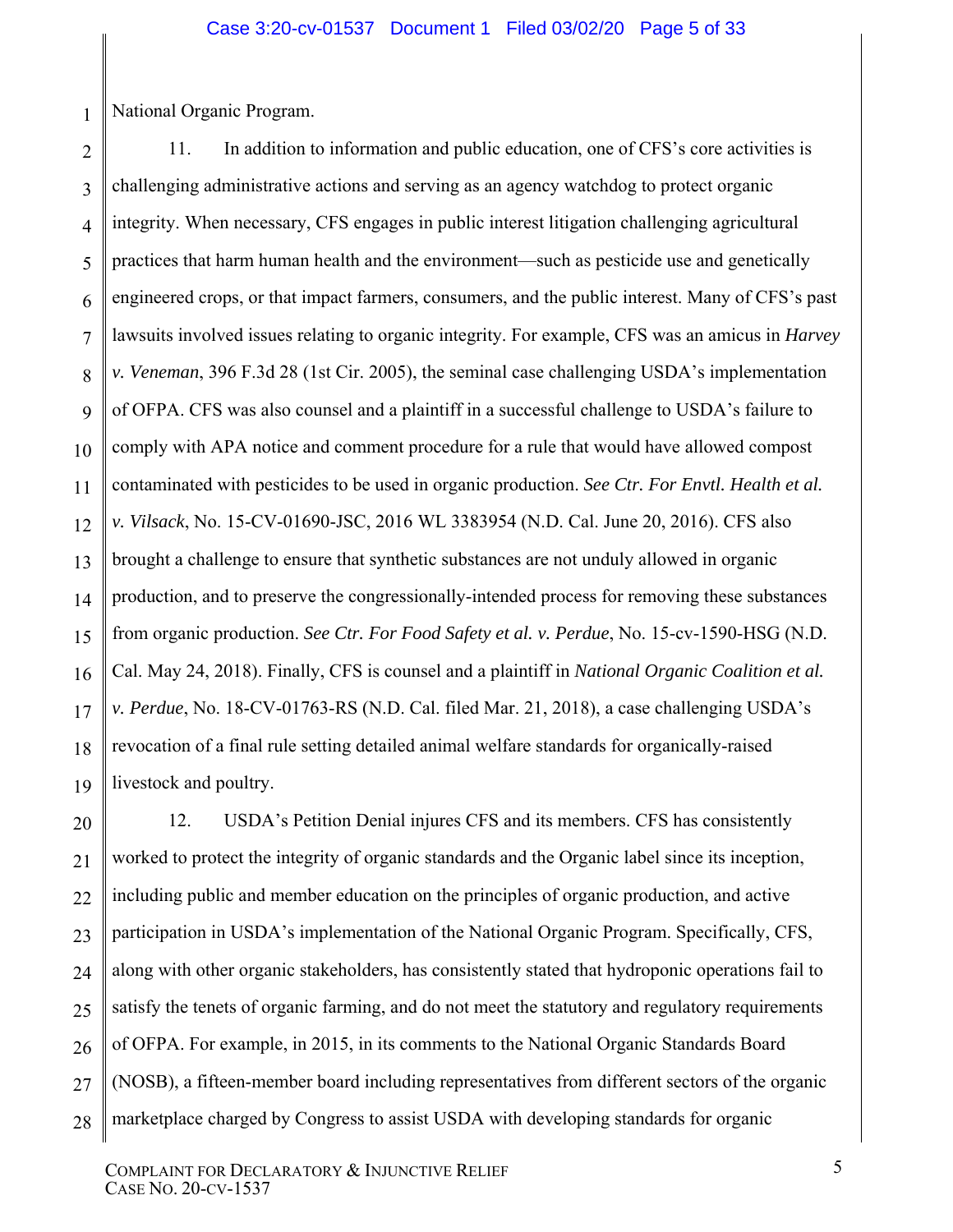#### Case 3:20-cv-01537 Document 1 Filed 03/02/20 Page 6 of 33

1 2 3 4 5 6 7 8 production, CFS emphasized the organic community's view that hydroponic operations do not meet the production requirements for organic certification.<sup>1</sup> CFS drafted and submitted the Petition at issue in this case in response to USDA's continued failure to act on the demands of the organic community and the recommendations of the NOSB to prohibit organic certification of hydroponic operations. USDA's Petition Denial and its decision to continue to allow hydroponic operations in the National Organic Program has injured, and will continue to injure, CFS's organizational efforts to protect the integrity of the Organic label, and to ensure consistent and high standards for organic production.

9 10 11 12 13 14 15 16 17 18 19 20 13. CFS's members include participants in the organic marketplace, including organic food producers, handlers, certifiers, retailers, and consumers. These members choose organic production methods and foods produced organically because they believe in the ecological and health benefits of organically produced foods. For example, CFS members who are organic farmers invest their time and labor, and often incur higher costs of production, to practice soil management practices such as cover-cropping, mulching, and manure application, in order to build soil fertility, in compliance with the requirements of OFPA and the principles of organic farming. Additionally, CFS members who are organic consumers often pay a price premium for organic products because they believe that organic foods are produced with high and consistently-applied standards, including standards for improving soil and the overall environment. The Petition Denial injures these CFS members by weakening organic integrity and creating inconsistent organic standards.

21 22 23 24 25 26 14. Plaintiff Swanton Berry Farms, Inc. (Swanton Berry Farm) is a certified organic farm with fields located in Santa Cruz and San Mateo counties in California. Founded in 1983, Swanton Berry Farm began experimenting with organic farming techniques then available, with the goal of producing commercial-grade fruit, and offering it at prices that could economically sustain the farm. The conventional wisdom in the industry at that time was that, while it was possible to grow small quantities of lower-grade berries using organic methods, it was not

 $\overline{a}$ 

<sup>27</sup> 28 <sup>1</sup> CFS Comments to the NOSB, Docket No. AMS-NOP-15-0037-0001 (Oct. 8, 2015), *available at* https://www.centerforfoodsafety.org/files/cfs-nosb-comments-10082015\_11599.pdf.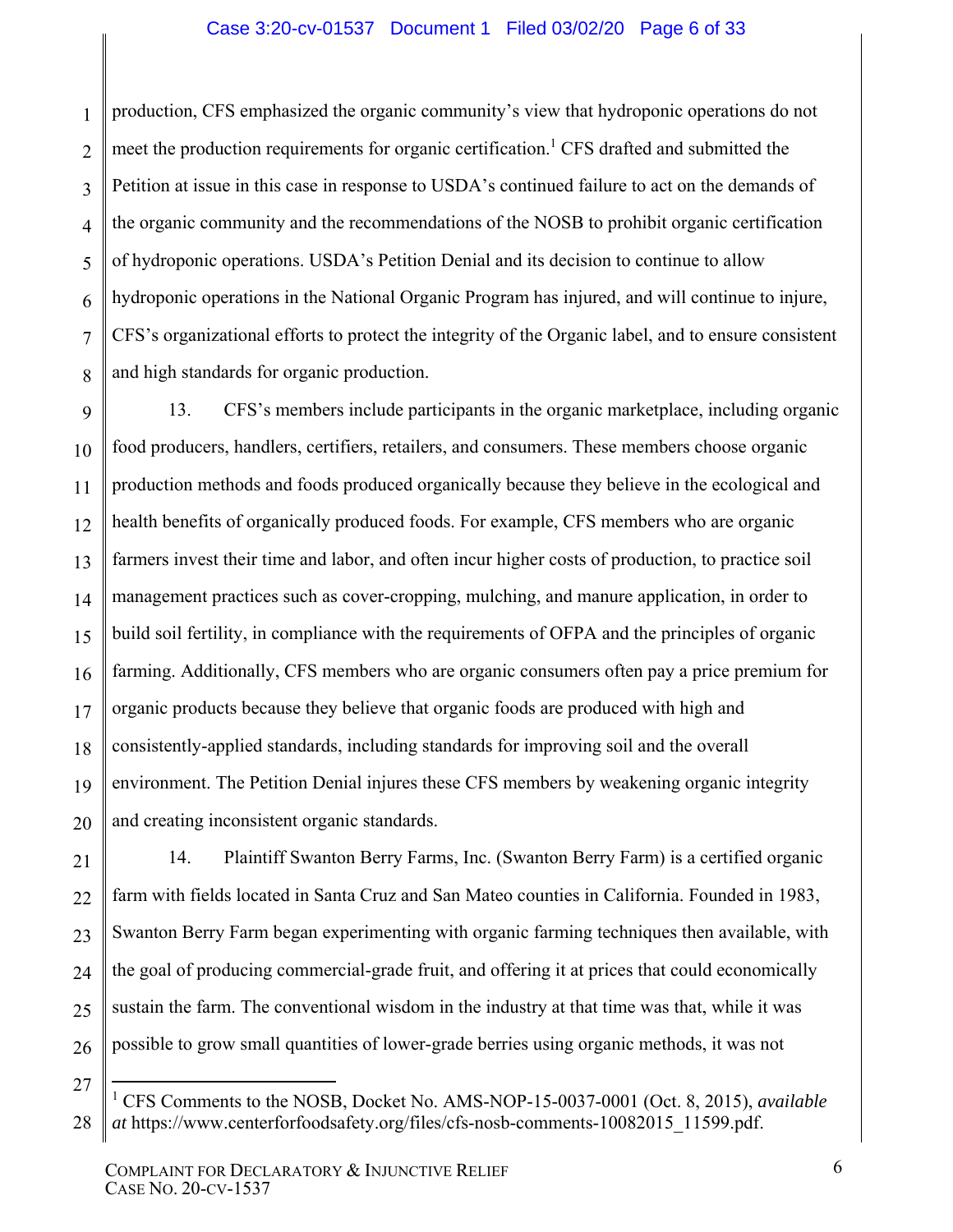2 possible to grow high-quality berries in large enough quantities and at such prices as to make for a successful organic strawberry farming enterprise.

1

3

4

5

6

7

15. Over the years, Swanton Berry Farm developed various soil-building techniques that, taken together, managed to achieve healthier soils that were resistant to many soil diseases. Moreover, the organic amendments and cover crops added to the overall complexity of the soil biological profile, giving the berries a more appealing flavor as well as a better nutritional value. The higher-quality fruit could justify a higher price, making the farm financially successful.

8 9 10 11 12 13 14 15 16. As part of the strawberry soil fertility program, Swanton Berry Farm rotates crops into different fields each year. Strawberries represent only about 1/6 of the total farmed acres. The farm also grows broccoli, cauliflower, Brussels sprouts, artichokes, peas, celery, squashes, green beans, and other berries such as blackberries, olallieberries, and tayberries on the remaining acreage. Strawberries remain the farm's main crop. As an organic farm, Swanton Berry Farm is dedicated to improving the tilth and the biological and nutritional health of the soils it manages. The farm's time-honored method of farming is what its customers understand and expect when they purchase Swanton Berry Farm's certified organic strawberries.

16 17 18 19 20 17. The various other crops the farm grows make it possible to offer year-round employment to the farm's employees. The farm has had a contract with the United Farm Workers of America for over twenty years, which requires the farm to provide its employees with good wages, full health and dental coverage at no cost to the employees, plus a pension plan, holidays, paid time off, and vacation pay.

21 22 23 24 25 26 27 28 18. Swanton Berry Farm believes that hydroponic operations have their place in a diverse marketplace, but they do not conform to the soil-building requirements of the Organic label that consumers associate with organic farming. Swanton Berry Farm's market competitiveness is injured by the confusion caused by the availability of hydroponically produced strawberries labeled and sold as "Organic" at lower prices than those that soil-based organic strawberry farmers can afford to match. Swanton Berry Farm's vocational, reputational, and financial interests in farming organically are injured by USDA's Petition Denial and its decision to allow the ongoing organic certification of hydroponic crops without due regard for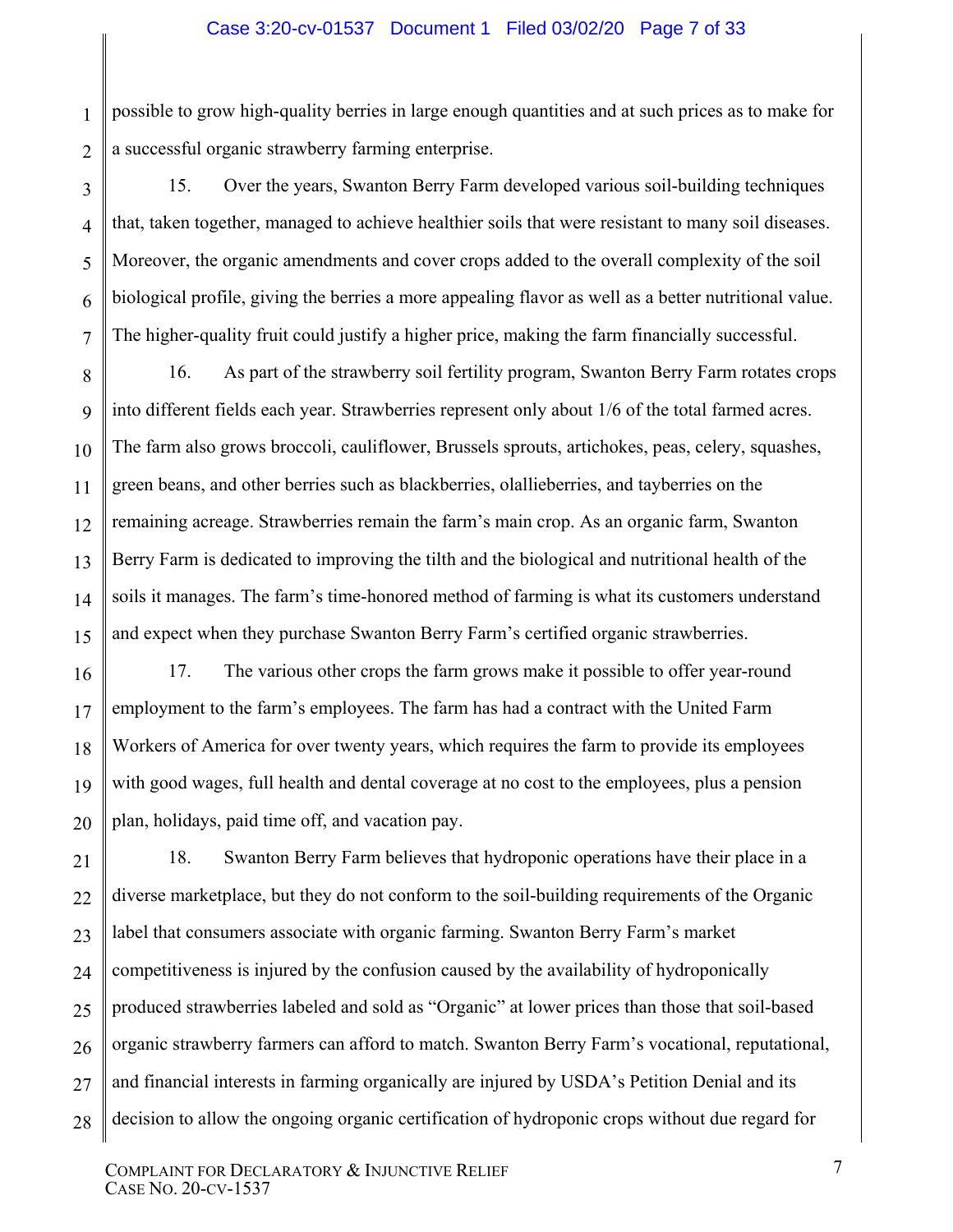#### Case 3:20-cv-01537 Document 1 Filed 03/02/20 Page 8 of 33

the principles of organic farming required by OFPA and the National Organic Program.

1

2

3

4

5

19. Plaintiff Full Belly Farm, Inc. (Full Belly Farm) is a diversified 400-acre certified organic farm located in the Capay Valley of Yolo County, California. Full Belly Farm has been certified organic by the California Certified Organic Farmers (CCOF) accreditation service since 1985, even before the passage of OFPA and the creation of the National Organic Program.

6 7 8 9 10 11 12 13 14 15 20. As a certified organic farm, Full Belly Farm has been a long-time champion of the principles of organic farming and the integrity of the Organic label. Full Belly Farm chose to farm its land organically because the farm owners firmly believe in the principles of organic farming, which are rooted in the principles of health, ecology, fairness, and care. Fully Belly Farm strives to be good stewards of the farm so that current and future generations may continue to be nourished by the healthy and vibrant foods that the farm produces. The farm is currently co-owned by three families spanning two generations who all work full-time on the farm, and employs about 80 employees. Full Belly Farm also has an apprenticeship program that trains younger generation of food producers and farmers. It is one of the goals of the farm to integrate farm production with longer-term environmental stewardship.

16 17 18 19 21. Full Belly Farm achieves its goal of integrating farm production with long-term environmental stewardship through a variety of means, including growing and marketing over 80 different crops, planting habitat areas for beneficial insects and wildlife, and perhaps most importantly, building soil fertility.

20 21 22 23 24 25 26 27 28 22. Full Belly Farm is committed to building soil fertility, both as a way of providing environmental stewardship of its farmland, and as a necessary part of its farm plan for organic certification. Cover crops, compost, and careful application of organically approved micronutrients provide the principal foundation of soil fertility and nutrient management at Full Belly Farm. Additionally, Full Belly Farm also invests in different methods to build soil through soil amendments, as well as other methods such as minimized tillage for soil preparation, planting leguminous cover crops for nitrogen sequestration in soil, carbon-accumulating plants to enhance soil carbon sequestration, and tractor cultivation for weed control. Over the years, Full Belly Farm has also experimented with different ways of rebuilding and building soil, such as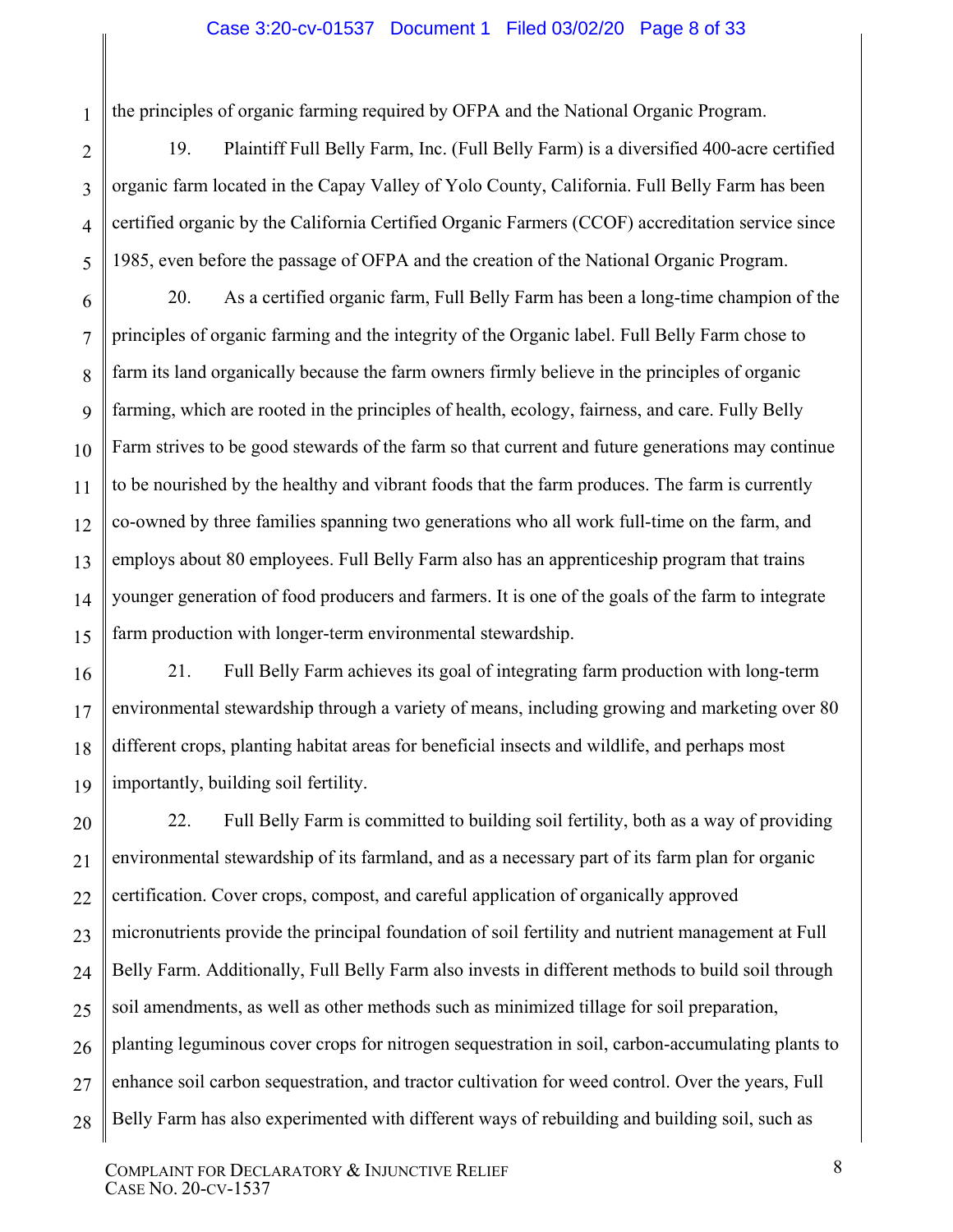#### Case 3:20-cv-01537 Document 1 Filed 03/02/20 Page 9 of 33

1 2 3 4 5 6 7 8 9 using a field as a sheep pasture for a few years prior to converting it to a crop field, or taking row crop ground out of production for a few years at a time to rebuild soil fertility. Full Belly Farm also invests in regular nutrient analyses of the organic compost they purchase, as well as regular soil testing, in order to monitor its soil quality, and to build on its soil management practices. These efforts to build and monitor soil fertility cost the farm labor, time and financial investment, but Full Belly Farm adheres to these practices because the farm values its organic certification and its role as a steward of the land. Full Belly Farm believes that a long-term commitment to building soil and caring for the complex environment of the farm is part of the requirements of the National Organic Program and what it means to be an organic farm.

10 11 12 13 14 15 16 23. Amongst Full Belly Farm's diversified crop offerings are different types of tomatoes, berries, fresh lettuce and other salad greens, as well as different herbs. Full Belly Farm sells its products through multiple channels, from wholesale and retail, restaurants and farmers markets, and also directly through its Community-Supported Agriculture (CSA) subscriber program where subscribers receive boxes of fresh produce delivered to convenient neighborhood locations. Full Belly products are sold through these various channels within a 120-mile radius from the farm.

17 18 19 20 21 22 23 24 25 26 24. In recent years, Full Belly Farm has experienced increased price competition in our wholesale and retail channels with hydroponically produced, certified organic produce. These products are not labeled as hydroponically grown or grow without soil so they are in direct competition with some of the crops that Full Belly produces because they bear the Organic Label. Retailers, wholesalers, and consumers have no way of determining how these tomatoes were grown and assume they are equivalent to the soil-grown tomatoes Full Belly Farm produces. These hydroponic crops are available year-round and as such command a growing share of the market. As a result, Full Belly Farm has experienced a continual downward pressure on price from competition from hydroponic tomatoes, lettuce and berries, often grown with cheaper labor in such operations in Mexico.

27 28 25. Full Belly Farm's credibility as an organic producer is being compromised by USDA's creation of an entirely new type of organic production, without any regard of the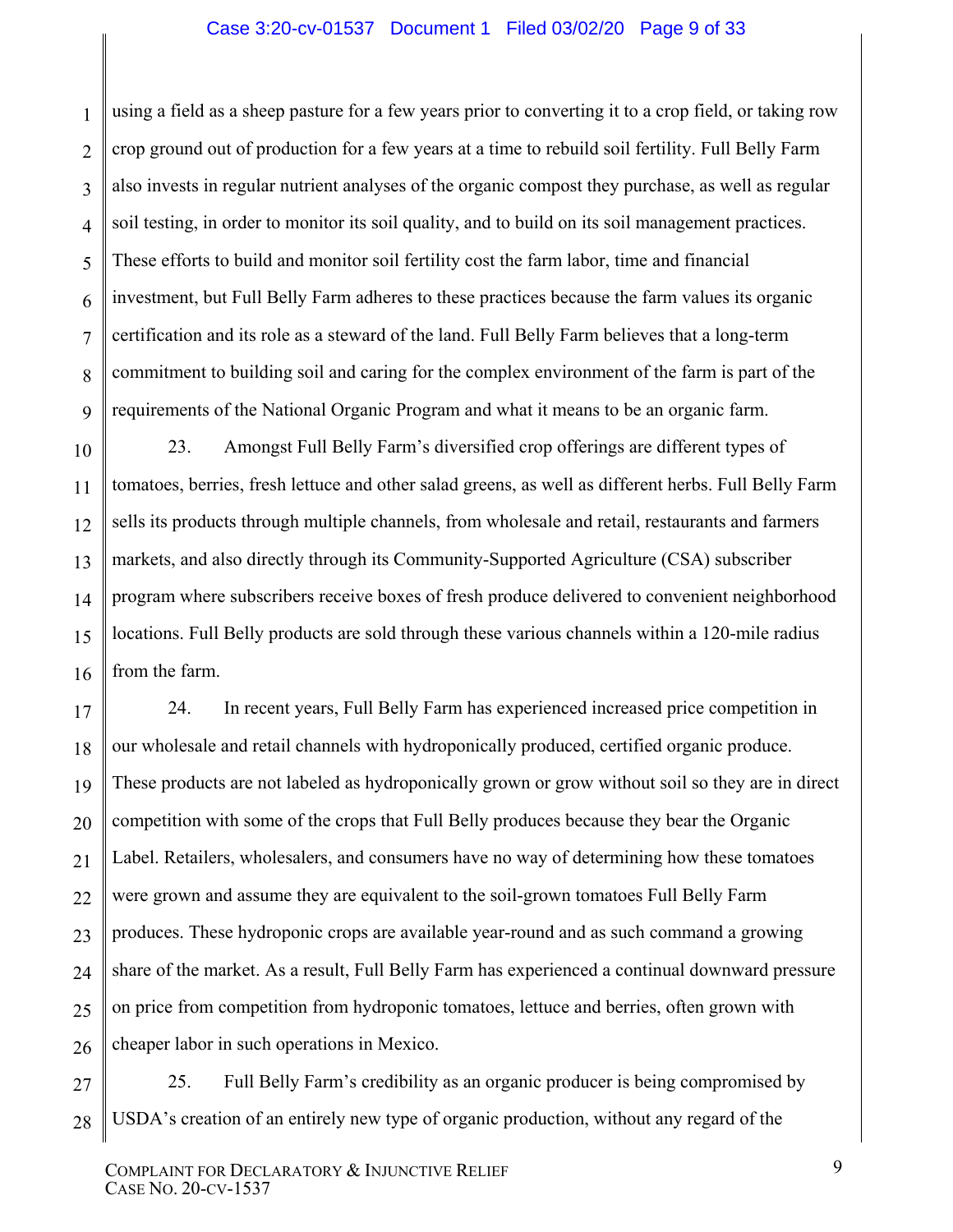#### Case 3:20-cv-01537 Document 1 Filed 03/02/20 Page 10 of 33

1 2 3 4 5 6 7 8 historical role and principal importance of caring for a soil system and feeding the complex ecology of soil in order to build healthy plants that are resistant to diseases, more nutrient-dense, and that are healthier. As a long-time champion and practitioner of organic farming with a firm belief in building soil as the foundation of organic farming, Full Belly Farm's vocational, reputational, and economic interests as a certified organic farm have been, and will continue to be, injured by USDA's Petition Denial and its decision to allow the ongoing organic certification of hydroponic operations without due regard for the principles of organic farming required by law.

9 10 11 12 13 14 15 16 26. Plaintiff Durst Organic Growers, Inc. (Durst Organic Growers) is a certified organic, family-owned farm located in Yolo County, California. While the Durst family has farmed the land since the late 1800's, beginning with the farming of grain and livestock, the current fourth-generation owners have focused on providing consumers with fresh, organic market produce. Durst Organic Growers has been certified organic by CCOF continuously since 1988, even before the passage of OFPA and creation of the National Organic Program, beginning with a small acreage of the farm and eventually transitioning all farm acres into organic production.

17 18 19 20 27. Durst Organic Growers has always been a steward of the principles of organic farming. For example, current owner Jim Durst worked with other farmers and CCOF staff in the 1980s to develop the original soil-based organic standards that later became the basis for the National Organic Program.

21 22 23 24 25 26 27 28 28. As an organic farm, Durst Organic Growers has been, and continues to be, committed to utilizing soil management practices to maintain or increase the availability of nutrients for plants in its soil and to manage pests. These methods include cover cropping, crop rotation, and minimum tillage to reduce soil compaction and erosion. Durst Organic Growers believes that maintaining a healthy soil biome is the basis of organic farming and soil stewardship. Durst Organic Growers also believes that building soil fertility and adherence to organic farming practices enables it to grow nutrient-dense and flavor-filled vegetables and crops for its customers.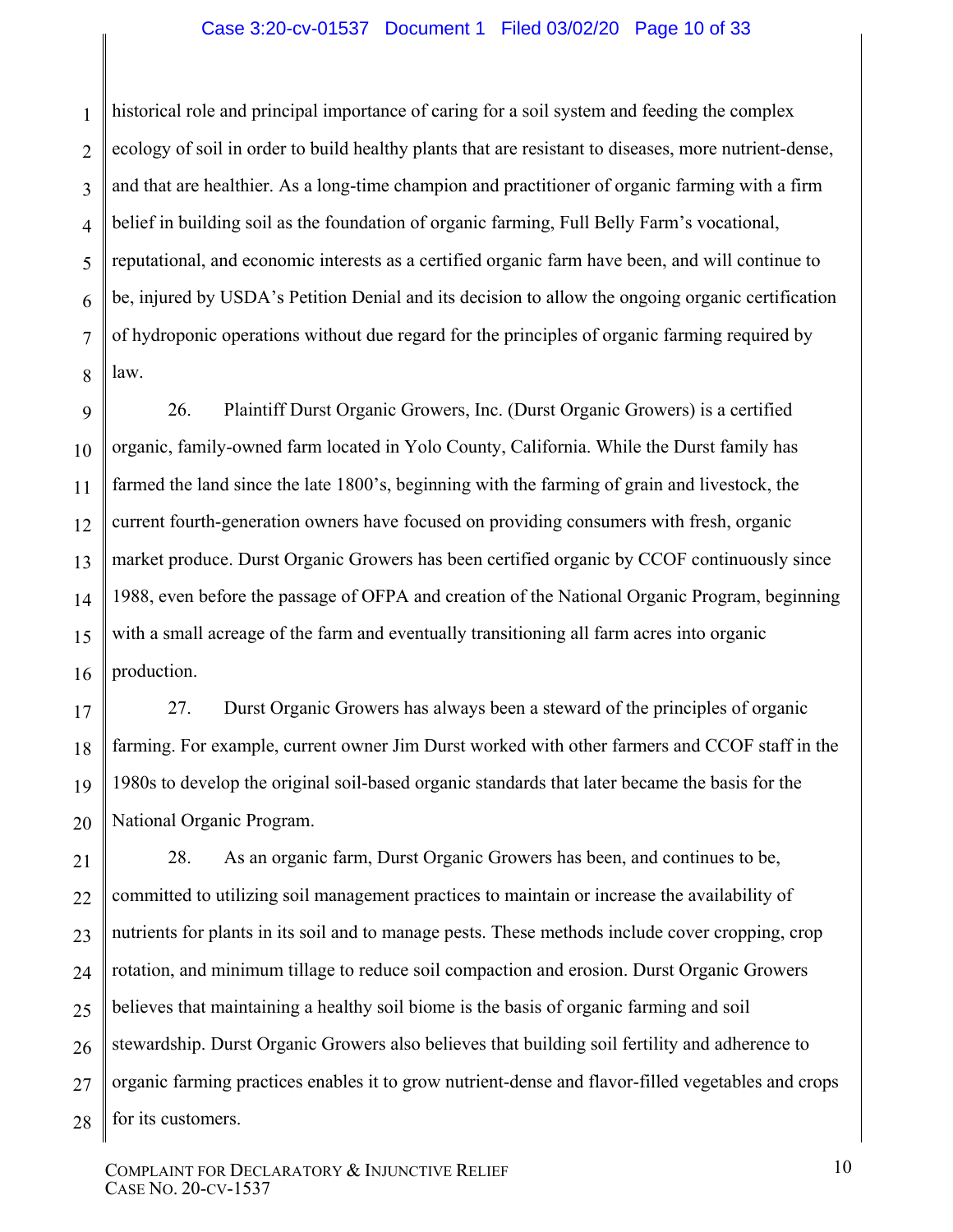#### Case 3:20-cv-01537 Document 1 Filed 03/02/20 Page 11 of 33

2 3 29. Durst Organic Growers currently farms roughly 800 organic acres of a variety of crops, including tomatoes, asparagus, snap peas, winter squash, watermelons, alfalfa, and small grains for retail and wholesale markets both locally and across the country. Cherry tomatoes are one of Durst Organic Growers' largest income crops. Having grown organic cherry tomatoes for more than 30 years, consumers have come to recognize Durst Organic Growers' tomatoes for their flavor and quality. In recent years, Durst Organic Growers has experienced some loss in its market share due to competition from hydroponic operations that produce tomatoes year-round in a controlled atmosphere environment without any soil.

30. Durst Organic Growers has an unwavering commitment to organic practices and the rule of law embodied in OFPA, as evidenced by its early adoption of organic principles and embracing of organic certification even before OFPA came into being. As a long-standing organic farm, Durst Organic Growers' interests in farming organically and offering organic produce to organic consumers has been, and will continue to be, injured by USDA's Petition Denial and its decision to allow the ongoing organic certification of hydroponic operations without due regard for the soil fertility requirements of OFPA.

31. Plaintiff Terra Firma Farms, Inc. (Terra Firma Farm) is a 200-acre, certified organic farm located in Winters, California. Terra Firma Farm has been providing consumers with healthful fruit and vegetables year-round for over 25 years, and has been certified organic by CCOF since 1988, even before the creation of OFPA and the National Organic Program. Terra Firma Farm (then operating under the name Sky High Farm) was one of the original members of CCOF, and thus was instrumental in setting the standards of organic farming in California, many of which were subsequently adopted into the National Organic Program.

32. Terra Firma Farm is blessed by its location, which provides it with high annual rainfall, rich soils, mild weather, and a year-round creek. Terra Firma Farm's individual farm sites provide microclimates and different soil types that allow the farm to produce around 100 different kinds of high-quality fruit and vegetables each year. Today, Terra Firma Farm's crops feed about 800 households in the San Francisco Bay Area, Davis, Sacramento, and in Terra Firma Farm's hometown of Winters through its CSA subscriber program. Terra Firma Farm's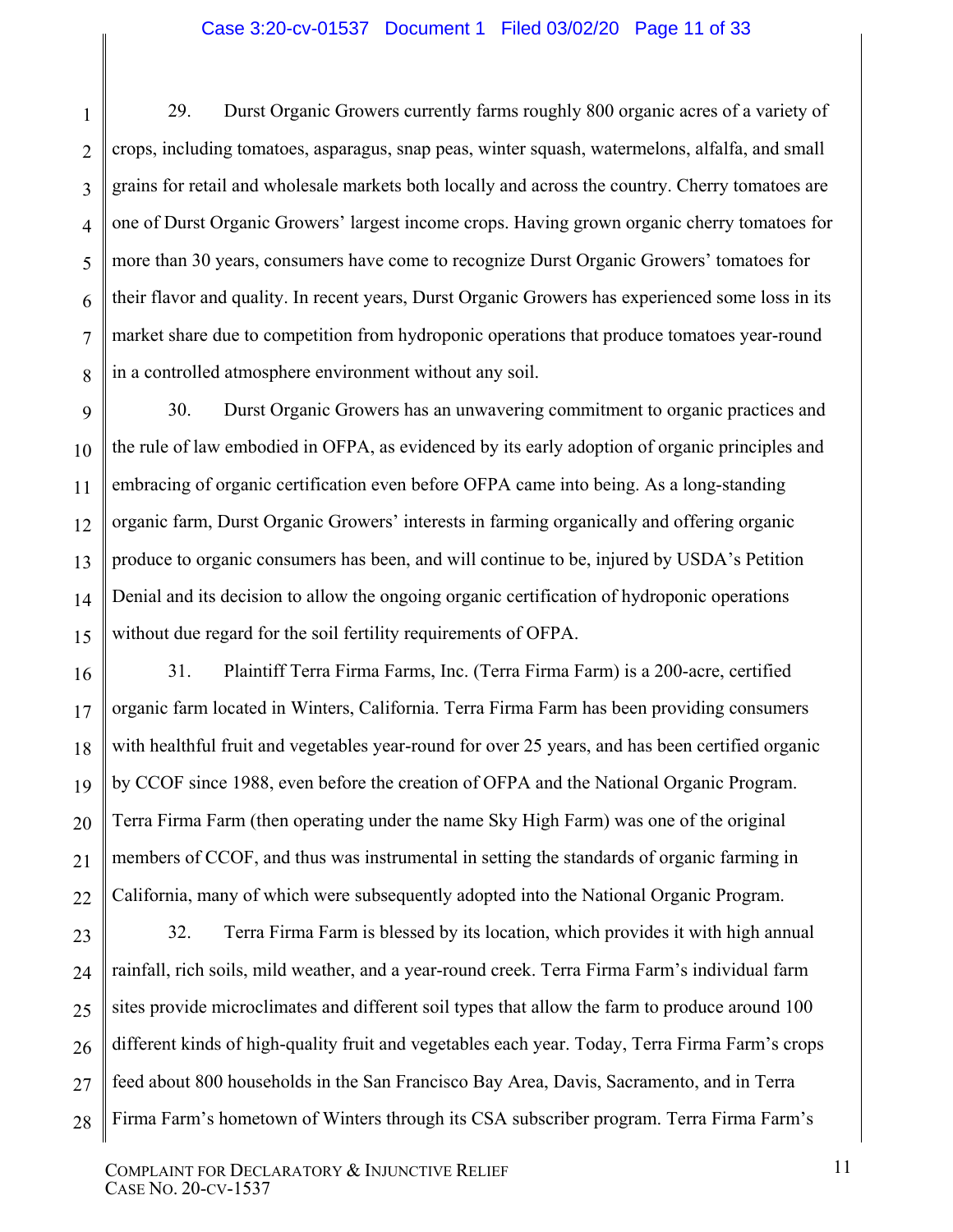#### Case 3:20-cv-01537 Document 1 Filed 03/02/20 Page 12 of 33

produce and fruits are also sold at wholesale to retail grocers in the San Francisco Bay Area, Davis, and Sacramento, and to restaurants and other vendors in the same geographic locations.

1

2

3 4 5 6 7 8 9 10 11 12 33. As an organic farm, Terra Firma Farm has always been committed to practicing ecologically sustainable agriculture that protects and builds the soil, provides habitat for wildlife, and conserves energy and water. In particular, in accordance with the principles of organic farming as well as the requirements of the farm's organic certification, Terra Firma Farm utilizes different soil management practices to maintain its soil ecology and increase the micronutrients in its soil. For example, Terra Firma Farm regularly practices compost application, cover cropping, and crop rotation as ways of protecting its soil, reducing erosion and runoff, retaining soil moisture content, and building up nitrogen and carbon in the soil. These practices cost the farm labor, time, and money, but Terra Firma Farm is committed to them because these practices have enabled the farm to produce healthier and more flavorful fruits and vegetables.

13 14 15 16 17 18 34. Because of Terra Firma Farm's geographic location and its organic farming practices, Terra Firma Farm has been able to produce and sell early-season tomatoes at a time when other farms in the area are not yet able to market them. Early-season tomatoes provide an important income stream for Terra Firma Farm. Consumers choose to buy early-season tomatoes produced by Terra Firma Farm because they know that the tomatoes are always packed with the sweetness, acidity, and flavors that they are looking for when buying tomatoes.

19 20 21 22 23 24 25 26 27 28 35. Terra Firma Farm has lost sales opportunities and suffered financial losses as a result of competition from certified organic tomatoes produced by hydroponic operations. As controlled, soil-less growing operations, hydroponic producers are able to provide tomatoes year-round, thus removing Terra Firma Farm's advantage of being able to provide and sell earlyseason tomatoes in the marketplace. Additionally, Terra Firma Farm believes that its soil-grown, early-season tomatoes provide more flavor than those that are grown hydroponically, but because consumers do not have a way of distinguishing between hydroponically produced organic tomatoes and Terra Firma Farm tomatoes sold in stores, they may instead conclude that all early-season tomatoes have less flavor and stop purchasing them. Thus, as a result of market competition from hydroponically produced tomatoes, Terra Firma Farm has suffered financial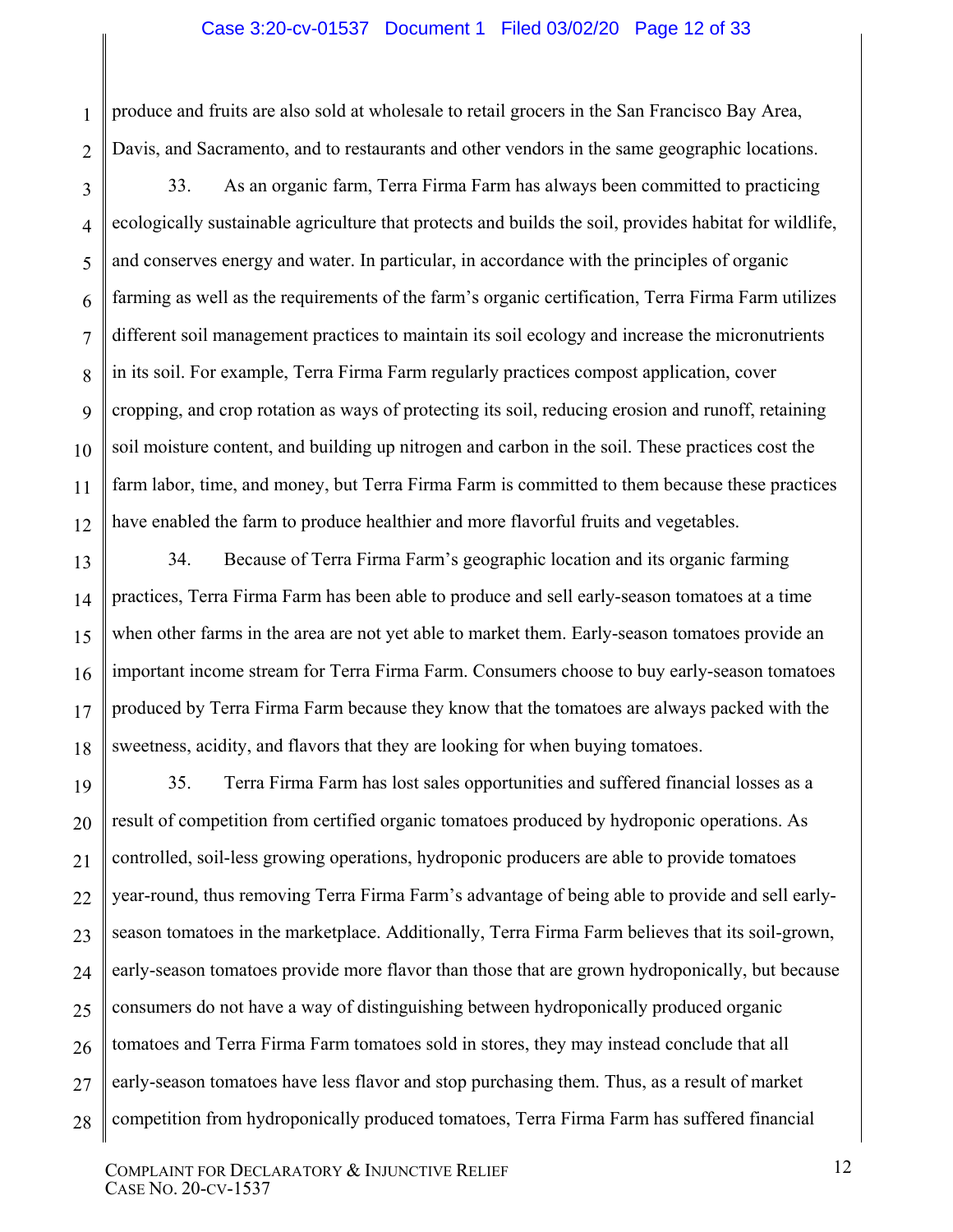#### Case 3:20-cv-01537 Document 1 Filed 03/02/20 Page 13 of 33

losses due to lowered wholesale and consumer demand for early-season tomatoes.

1

2 3 4 5 36. As a long-standing organic farm, Terra Firma Farm's vocational, reputational, and economic interests have been, and will continue to be, injured by USDA's Petition Denial and its decision to allow the ongoing organic certification of hydroponic operations without due regard for OFPA's statutory mandates and its soil-centered requirements.

6 7 8 9 10 11 12 13 14 15 16 17 18 37. Headquartered in Pescadero, California, Plaintiff Jacobs Farm/Del Cabo, Inc. (Jacobs Farm) is one the nation's leading certified organic growers of fresh culinary herbs, edible flowers, as well as a variety of produce including tomatoes and squash. Husband and wife co-founders Larry Jacobs and Sandra Belin started the farm in 1980. From the beginning, Jacobs Farm was committed to growing high quality and flavorful crops by building healthy soils and creating diversified crop-scapes without toxic chemicals. In 1986, Jacobs Farm launched the Del Cabo Cooperative, a collaboration between Jacobs Farm and small-scale farmers in rural Baja California, with the goal of creating economic opportunities for these farmers through community-owned organic production. Today, Jacobs Farm consists of a collection of organic farms along the coasts of California and Mexico, spanning across nearly 5,000 acres of certified organic fields and greenhouses, all dedicated to growing high quality foods produced in accordance with sound organic practices and the understanding that healthy soils produce healthy plants and healthy people.

19 20 21 22 23 24 25 26 27 28 38. As one of the nation's first certified organic farms, Jacobs Farm is committed to the principles of organic farming. From the beginning, Jacobs Farm has strived to build healthy soils. Core to that stewardship of farmland has been building soil health and soil fertility by planting cover crops, rotating crops, and crop diversification, as well as the regular addition of compost and soil amendments. Jacobs Farm regularly measures organic matter and nutrient levels in its soil. Although these practices cost Jacobs Farm time, labor, and money, Jacobs Farm adheres to these practices because the farm believes that they are integral to the meaning of an organic farm, and that these practices enable the farm to produce high quality, flavorful crops for their customers. The individual family farms within Jacobs Farm's Del Cabo Cooperative are also committed to these same organic farming practices.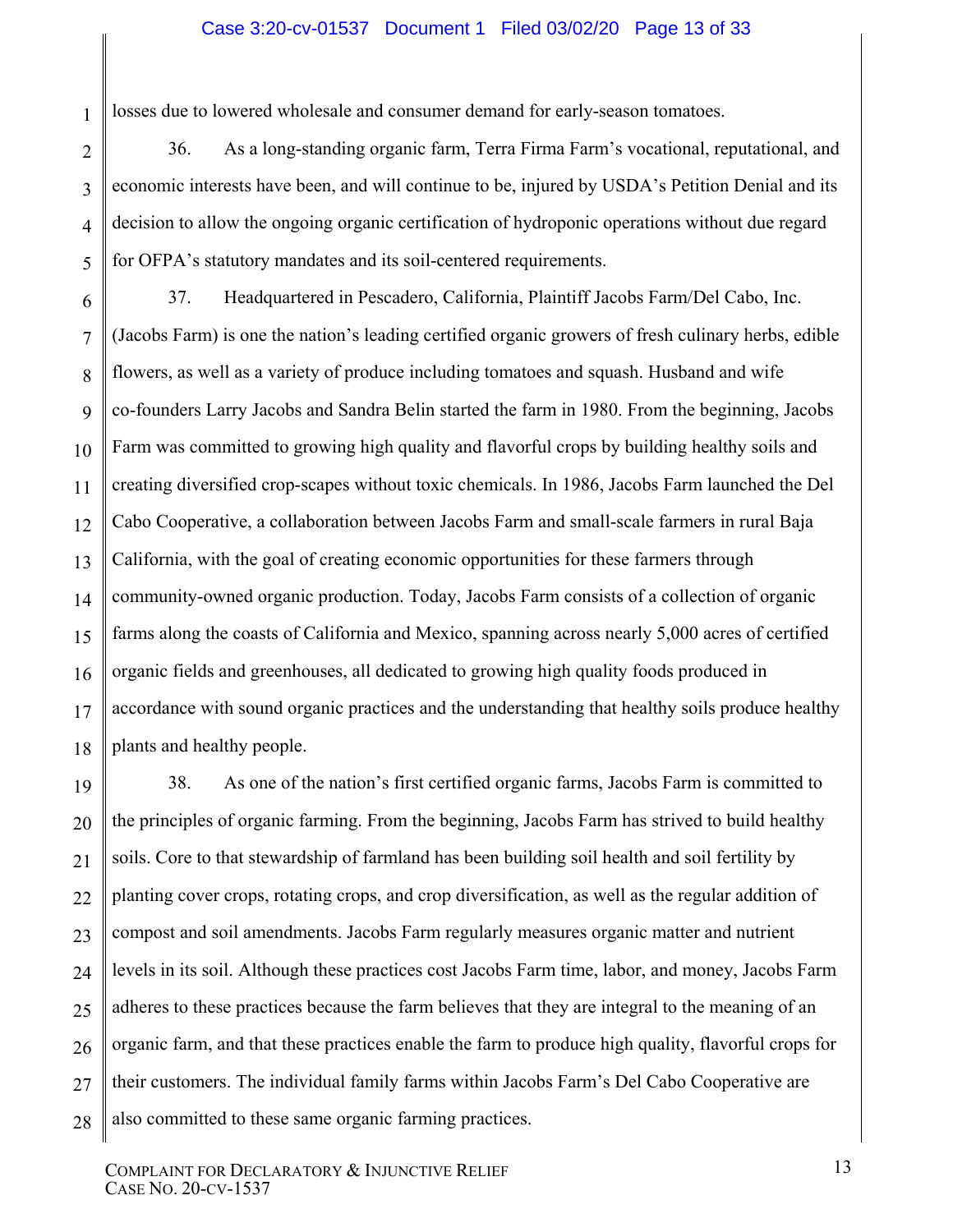#### Case 3:20-cv-01537 Document 1 Filed 03/02/20 Page 14 of 33

1 2 3 4 5 6 7 39. While crops grown hydroponically have numerous ecological benefits, Jacobs Farm believes that hydroponic operations do not conform to the soil-building requirements and soil-centric focus of the Organic label. As a long-standing organic farm dedicated to maintaining the meaning of organic farming and the integrity of the Organic label, Jacobs Farm's vocational, reputational, and economic interests as a certified organic farm have been, and will continue to be, injured by USDA's Petition Denial and its decision to allow the ongoing organic certification of hydroponic operations without due regard for the requirements of OFPA.

8 9 10 11 12 13 14 40. Plaintiff Long Wind Farm, Inc. (Long Wind Farm) is a certified organic farm located in East Thetford, Vermont. Founded by current owner Dave Chapman in 1984, Long Wind Farm was first certified organic by Vermont Organic Farmers, before receiving organic certification under the National Organic Program in 2002. Long Wind Farm specializes in producing delicious organic tomatoes for customers throughout the Northeast region of the United States. Today Long Wind Farm farms employs about 30 employees to farm roughly 2.5 acres of organic tomatoes in greenhouses.

41. Long Wind Farm's tomatoes are sold in stores throughout the Northeast, as well as at a farm stand on the farm. In recent years, Long Wind Farm has lost some store contracts as a result of price competition from hydroponically produced, certified organic tomatoes.

42. As an organic farm, Long Wind Farm is committed to farming in accordance with the principles of organic farming. One such key component of Long Wind Farm's farming method is building soil fertility. Long Wind Farm firmly believes that better soil produces tastier and better tomatoes. Long Wind Farm utilizes various soil management methods such as on-farm produced compost, the additions of organic plant meals, and no-till production, in order to build soil fertility and grow better tomatoes.

24 25 26 27 28 43. As an organic tomato producer focused on building soil fertility and growing delicious tomatoes from the soil, Long Wind Farm's vocational, reputational, and financial interests have been, and will continue to be, injured by USDA's Petition Denial and its decision to allow the ongoing organic certification of hydroponic operations without due regard for the principles of organic farming required by law.

15

16

17

18

19

20

21

22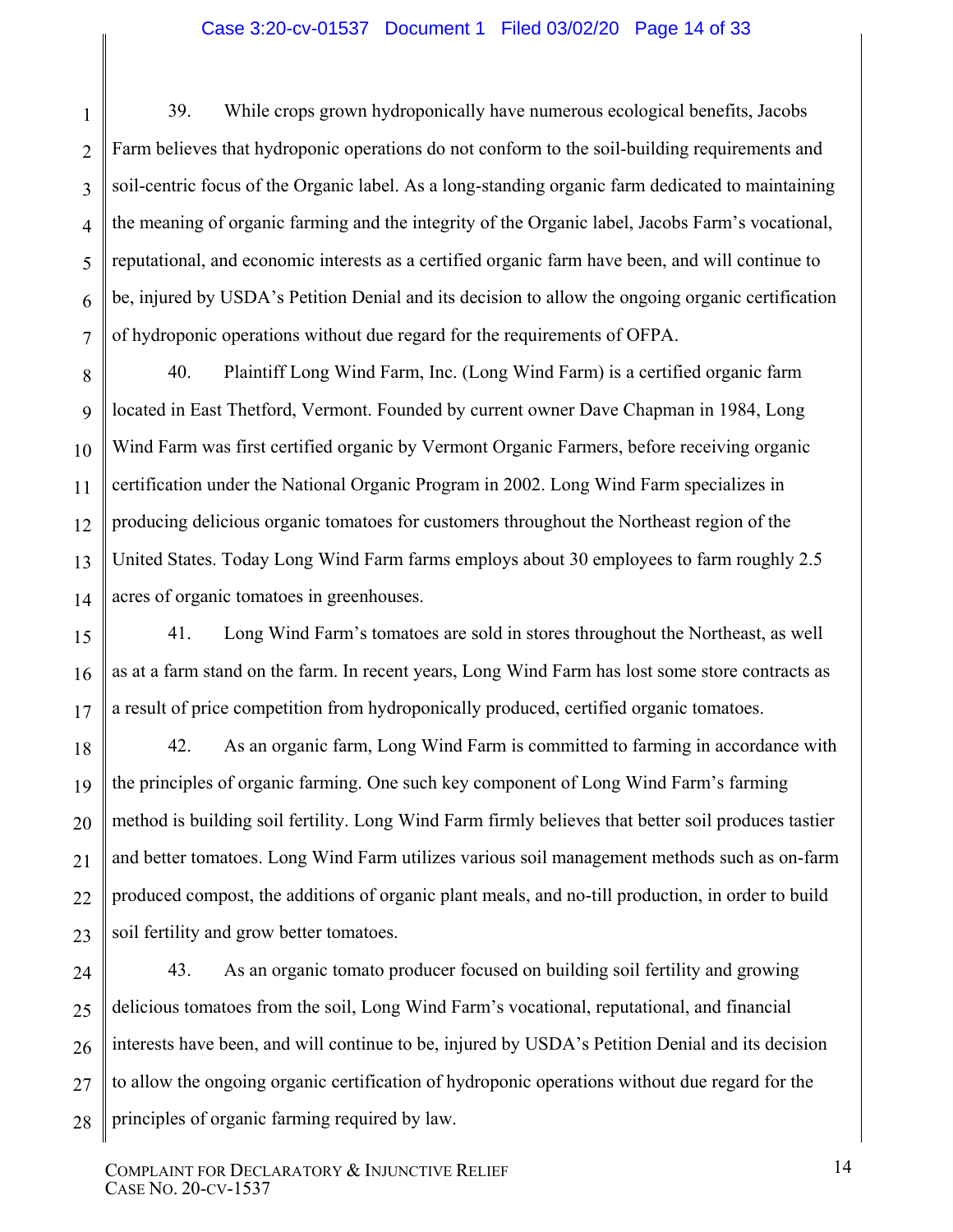#### Case 3:20-cv-01537 Document 1 Filed 03/02/20 Page 15 of 33

2 3 4 5 6 7 8 9 44. Plaintiff OneCert, Inc. (OneCert) is a USDA accredited organic certifying agent headquartered in Lincoln, Nebraska. OneCert was accredited as a certifying agent of the National Organic Program on April 22, 2003 for organic crops, wild crops, livestock, and handling operations. OneCert currently certifies operations across the nation in accordance with the National Organic Program standards, including California, Colorado, Florida, Georgia, Idaho, Illinois, Indiana, Iowa, Kansas, Kentucky, Minnesota, Missouri, Montana, Nebraska, Nevada, New Jersey, New Mexico, New York, North Carolina, North Dakota, Ohio, Oklahoma, Oregon, Pennsylvania, South Carolina, South Dakota, Tennessee, Texas, Utah, Virginia, Washington, West Virginia, Wisconsin, and Wyoming. OneCert also certifies operations internationally.

10 11 12 13 14 15 16 17 18 19 45. As an accredited certifying agent, it is the responsibility and duty of OneCert to ensure that organic operations, including organic crop production farms, operate in accordance with the requirements of the National Organic Program, including the Program's plain requirement that organic crop production improve soil fertility. As part of its certification process, OneCert asks potential applicants to comply with Section 6513(b)(1) of OFPA, which mandates that organic crop production foster soil fertility "primarily through the management of the organic content of the soil through proper tillage, crop rotation, and manuring." 7 U.S.C. § 6513(b)(1). Hydroponic operations cannot meet that requirement, and as a result, OneCert has lost interested applicants who choose to be certified by another certifying agent who does not require compliance with that provision of OFPA.

46. OneCert's business interests have been, and will continue to be, injured by USDA's Petition Denial and its decision to allow the ongoing organic certification of hydroponic operations.

23 24 25 26 27 47. Plaintiff Maine Organic Farmers and Gardeners Association (MOFGA) is a nonprofit organization based in Unity, ME, with nearly 11,000 dues-paying members. MOFGA's membership includes certified organic farmers, organic gardeners, organic consumers, producers, retailers and certifiers. MOFGA's members are primarily residents of Maine, but it has members in nearly every state in the U.S. as well.

28

20

21

22

1

48. MOFGA works to help farmers and gardeners grow organic food, fiber, and other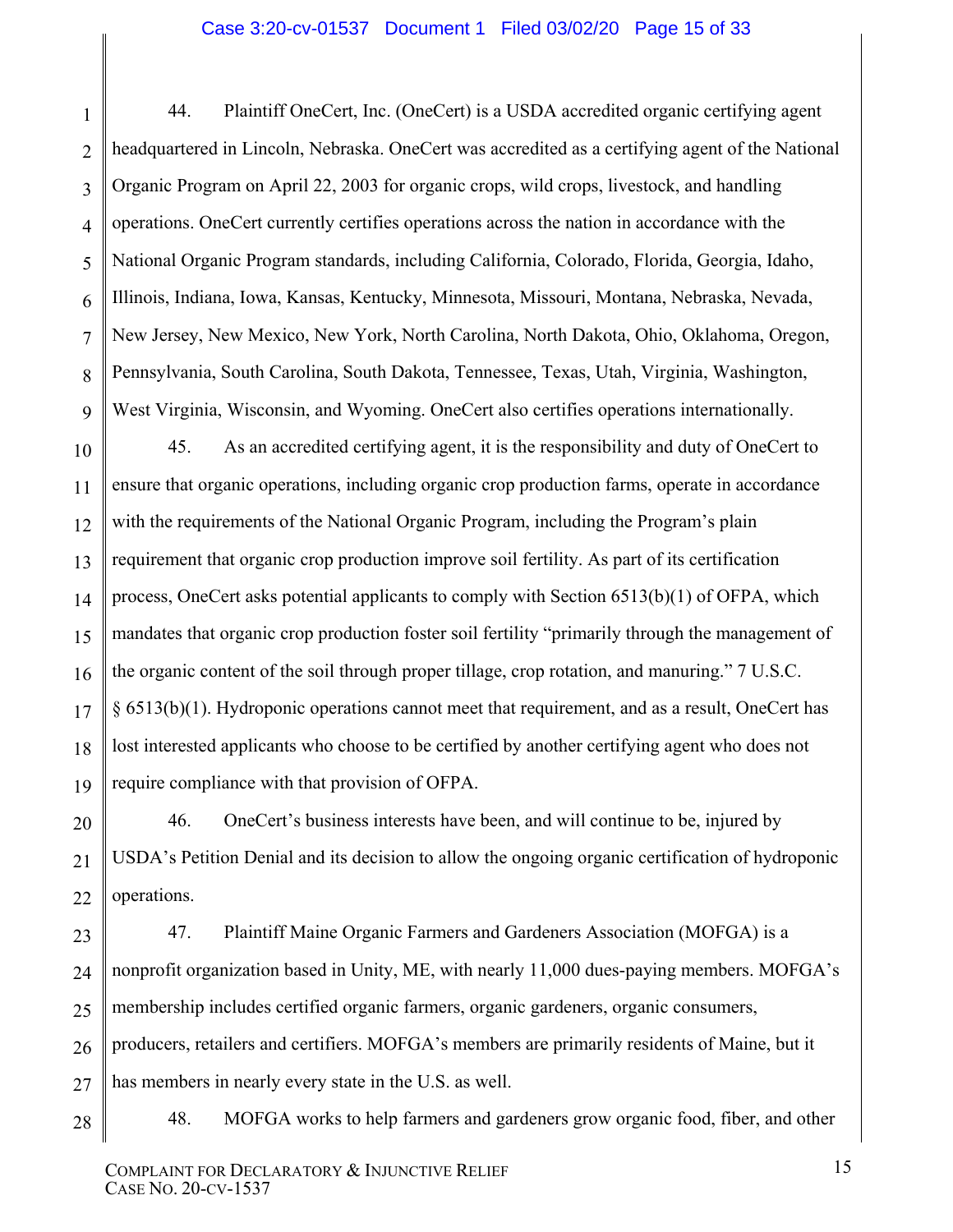#### Case 3:20-cv-01537 Document 1 Filed 03/02/20 Page 16 of 33

1 2 3 crops; protect the environment; recycle natural resources; increase local food production; support rural communities; and illuminate for consumers the connection between healthful foods and environmentally sound farming practices.

4 5 6 8 9 10 49. To achieve its goals, MOFGA trains organic farmers in production methods and certification requirements, provides educational materials to organic consumers to help guide their purchasing decisions, and advises others regarding the positive role organic food production and consumption can play in creating a healthful food supply. As such, MOFGA recognizes the importance of building soil fertility as a core requirement of organic crop production, and educates its members on ways they may incorporate soil-building methods in their organic crop production.

12 13 14 15 16 50. Many of MOFGA's members are certified organic farmers who invest their time and money into building soil on their organic farmers, but who have had to sell their products in similar market channels as those where hydroponically produced, certified organic products are sold. MOFGA's members also include organic consumers who choose the Organic label because they believe the label represents production methods that offer more ecological benefits, including benefits to the soil and the overall agricultural landscape.

17 18 19 20 51. USDA's unwillingness to act in accordance with mandates of OFPA and its statutory and regulatory requirements in denying the Petition, and its decision to continue to allow organic certification of hydroponic operations, injure MOFGA members' vocational, economic, and consumer interests by weakening organic integrity, and creating inconsistent organic production standards.

22 *Defendants* 

21

7

11

23 24 25 52. Defendant Sonny Perdue is sued in his official capacity as USDA Secretary. As Secretary, Mr. Perdue has the ultimate responsibility for USDA's activities and policies, including its implementation of OFPA.

26 27 28 53. Defendant Bruce Summers is sued in his official capacity as Administrator of the Agricultural Marketing Service (AMS), an agency of USDA. The AMS administers programs at USDA related to the marketing of food and agricultural products. As Administrator, Mr.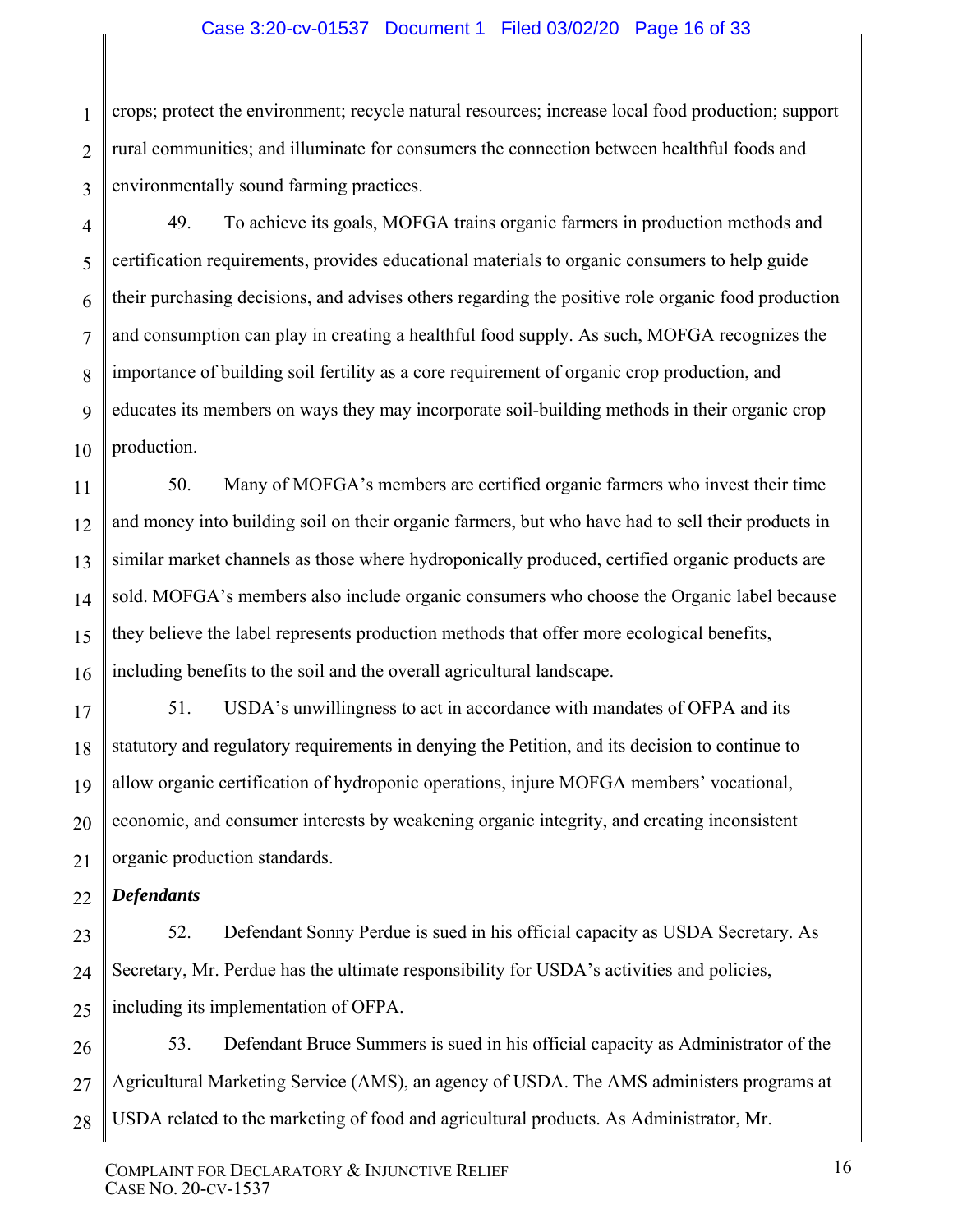#### Case 3:20-cv-01537 Document 1 Filed 03/02/20 Page 17 of 33

1 2 3 Summers has ultimate responsibility for AMS's activities and policies, including the implementation of the National Organic Program and ensuring the Program's compliance with all OFPA and APA regulations.

4 5 6 7 54. Defendant Jennifer Tucker, Ph.D., is sued in her official capacity as the Deputy Administrator of the National Organic Program. As Deputy Administrator, she is legally responsible for overseeing National Organic Program activities and ensuring the Program's compliance with all OFPA and APA regulations.

55. Defendant USDA is the U.S. department that houses the National Organic Program.

#### **LEGAL AUTHORITY**

#### 11

8

9

10

12

13

14

15

16

28

## **I. ORGANIC FOODS PRODUCTION ACT (OFPA)**

56. With the passage of OFPA, Congress created a national organic production framework that aims to achieve three general purposes: 1) establish national standards governing the marketing of certain agricultural products as organically produced products, 2) assure consumers that organically produced products meet consistent standards, and 3) facilitate interstate commerce in fresh and processed food that is organically produced. 7 U.S.C. § 6501.

17 18 19 20 21 22 57. To achieve these purposes, OFPA requires the Secretary to establish a national organic certification program (the National Organic Program) for producers and handlers of organic agricultural products. *Id.* § 6503(a); *see* 7 C.F.R. Part 205 (National Organic Program regulations). An agricultural product can be certified under the National Organic Program only if it had been produced and handled "using organic methods as provided for in [OFPA]." 7 U.S.C.  $§ 6503(a).$ 

23 24 25 58. OFPA also requires USDA to implement the National Organic Program through certifying agents, and promulgate regulations to carry out OFPA's standards and directives. *Id.* § 6503.

26 27 59. An agricultural product can only be sold or labeled as organically produced if it has been produced by a certified organic farm, handled by certified organic handling operations,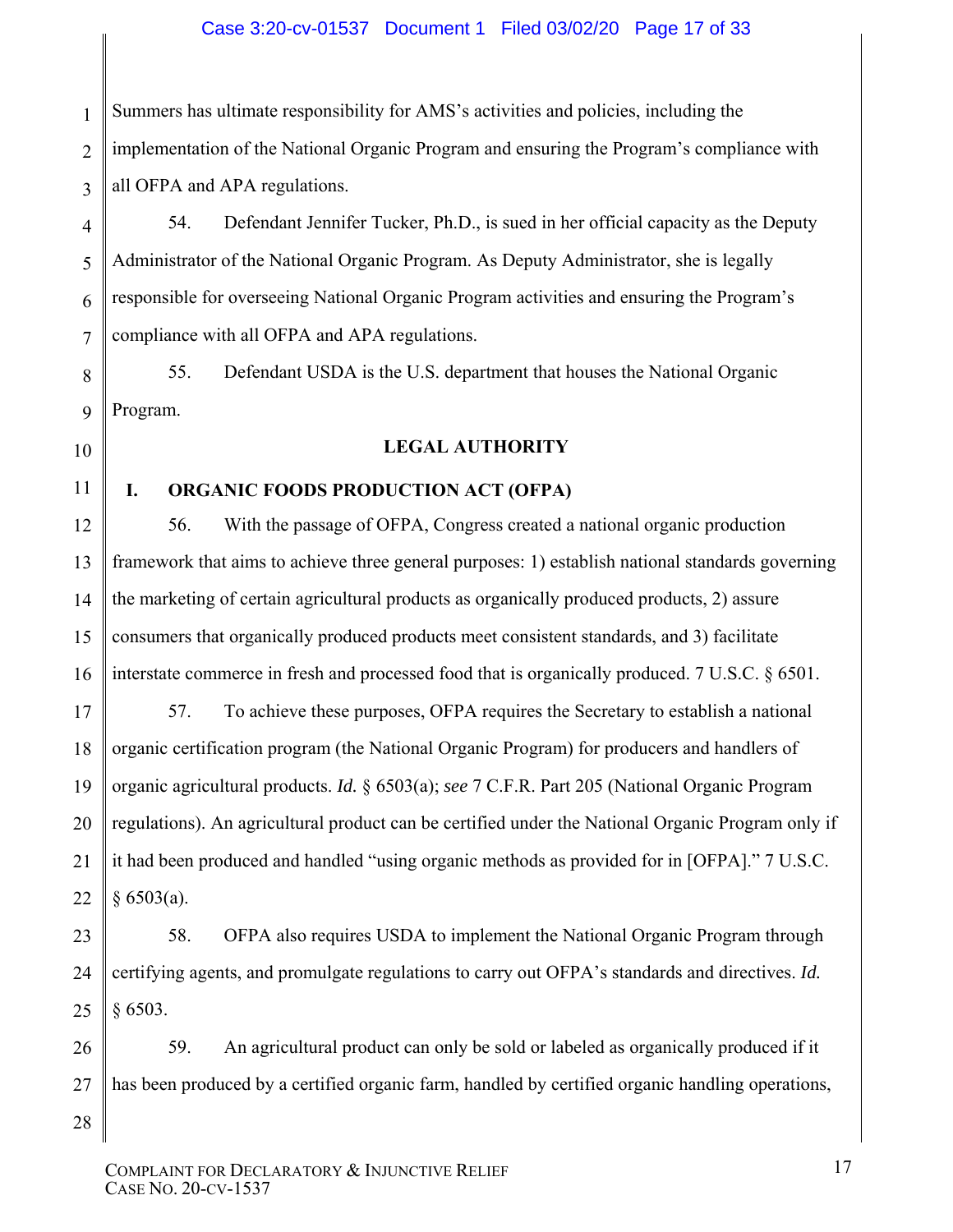1 2 and be produced in accordance with the standards of the National Organic Program. *Id.*  $§ 6506(1).$ 

3

4

5

6

7

8

9

10

11

12

13

14

15

16

17

60. OFPA establishes three baseline standards that an agricultural product must satisfy to be sold or labeled as organic. *Id.* § 6504. First, other than limited exceptions provided under OFPA, organic products must be produced and handled "without the use of synthetic chemicals" *Id.* § 6504(1)*.* Second, organic agricultural products cannot be grown on land where synthetic chemicals have been applied in the previous three years. *Id.* § 6504(2)*.* Third, organic products must be produced in compliance with an organic production plan. *Id.* § 6504 (3).

61. In enacting OFPA, Congress viewed an organic plan as "a key element in organic production" in order to ensure that products are properly produced. 1990 U.S.C.C.A.N. 4656, 4946.

62. Accordingly, OFPA requires each organic producer to develop and follow an "organic plan" for organic agricultural production. 7 U.S.C. § 6506(2); *id.* § 6513(a). OFPA defines "organic plan" as "a plan of management of an organic farming or handling operation that has been agreed to by the producer or handler and the certifying agent and that includes written plans concerning all aspects of agricultural production or handling described in this chapter including crop rotation and other practices as required . . . ." *Id.* § 6502(13).

18 19 20 21 22 63. OFPA prescribes components that organic plans must address. *See* 7 U.S.C. § 6513. OFPA prescribes components of organic plans for three types of organic production: crop production, *id.* § 6513(b); livestock production, *id.* § 6513(c); and mixed crop and livestock production, *id.* § 6513(d). OFPA also lists provisions for organic handling plan as well as plan for management of wild crops. *Id.* § 6513(e)-(f).

23 24 25 26 27 28 64. Organic production methods are critical elements of organic plans under OFPA. Specific to crop production and planting practices, OFPA states that "[f]or a farm to be certified under this chapter, producers on such farm shall not apply materials to, or engage in practices on, seeds, or seedlings that are contrary to, or inconsistent with, the applicable organic certification program." *Id.* § 6508(a). Thus, organic certification requires both organic-certified materials as well as organic-certified production practices.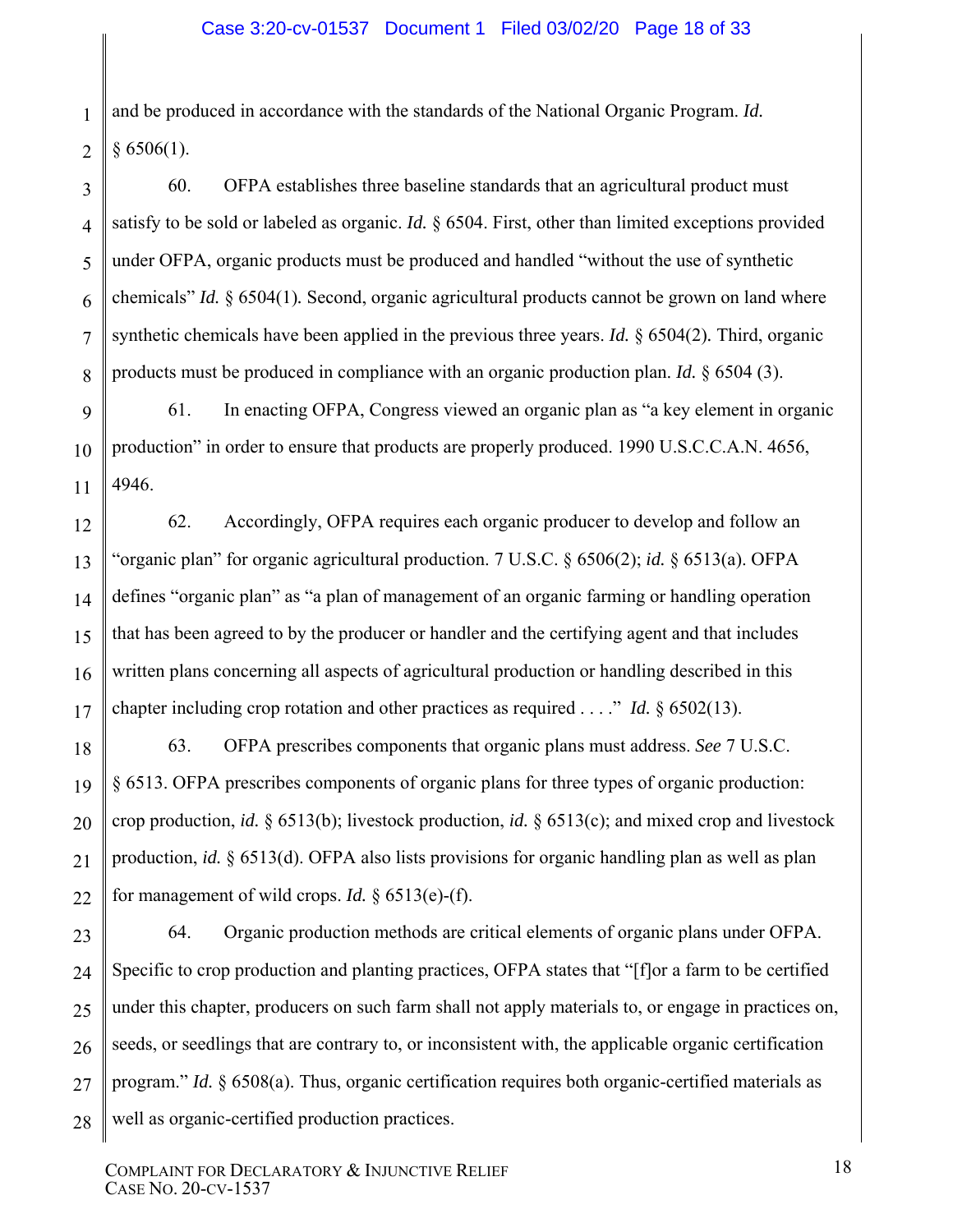#### Case 3:20-cv-01537 Document 1 Filed 03/02/20 Page 19 of 33

65. Recognizing the importance of the input of organic stakeholders in the National Organic Program, OFPA created the NOSB, a fifteen-member board composed of organic farmers, handlers, retailers, certifiers, as well as environmental experts and scientists, and representatives of public interest or consumer interest groups. *Id.* § 6518(b). OFPA tasked the NOSB "to assist in the development of standards for substances to be used in organic production and to advise [the USDA] on any other aspects of the implementation of [OFPA]." *Id.* § 6518(a).

7 8 9 10 11 12 13 14 15 16 66. Specific duties of the NOSB include providing recommendations to USDA on the implementation of OFPA, as well as evaluating the appropriateness of natural and synthetic substances for use in organic farming.*Id.* § 6518(k). When evaluating whether a natural or synthetic substance otherwise prohibited in organic farming may nonetheless be included in the National Organic Program, the NOSB must consider, among other factors, a substance's "compatibility with a system of sustainable agriculture" and "the effects of the substance on biological and chemical interactions in the agroecosystem, including the physiological effects of the substance on soil organisms . . . , crops and livestock." *Id.* § 6518(m). This NOSB responsibility goes hand in hand with the NOSB's duty to provide recommendations to USDA regarding implementation of OFPA as whole. *Id.* § 6518(k)(1).

67. Under OFPA, USDA must consult with the NOSB in developing standards for the Program. *Id.* § 6503.

OFPA's Soil Requirements

1

2

3

4

5

6

17

18

19

20 21 22 23 24 25 26 68. The centrality of soil quality to organic production has been critical to OFPA from its very inception. The authors of OFPA made clear that soil, and the maintenance of soil fertility, are essential components of organic production. In the Senate Report on Food, Agriculture, Conservation, and Trade Act of 1990, Congress wrote "a crop production farm plan must detail the procedures that the farmer will follow in order to foster soil fertility, provide for crop rotations, and prohibit certain manuring practices in appropriate to the crop being raised and the land in use." S. Rept. No. 101-357, at 292 (1990).

27 28 69. Accordingly, OFPA's requirements for organic plans of crop production farms specify that "an organic plan shall contain provisions designed to foster soil fertility, primarily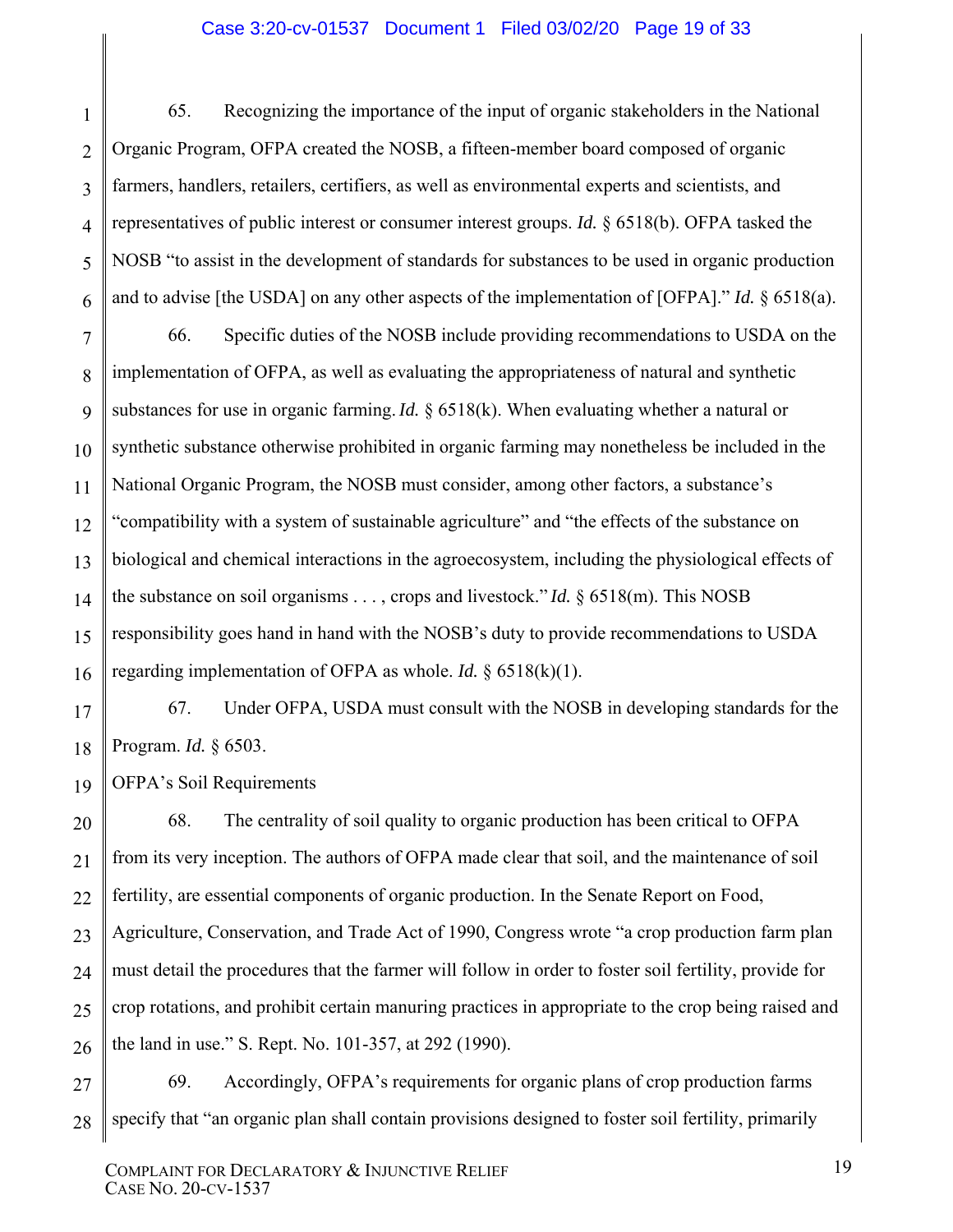2 3 through the management of organic content of the soil through proper tillage, crop rotation, and manuring." 7 U.S.C. § 6513(b)(1). An organic plan for crop production must also prescribe ways to regulate the application of manure to crops. *Id.* § 6513(b)(2).

1

4

5

6

7

8

9

10

11

12

13

14

21

70. OFPA's soil-centered organic production requirements are mandatory. The statute establishes that no product shall be labeled or sold as organic unless it meets certain standards, including that it was "produced and handled in compliance with an organic plan." *Id.* § 6504(3). Organic plans "shall not include any production or handling practices that are inconsistent with" OFPA. *Id.* § 6513(g).

71. USDA's regulations implementing OFPA reflect the same strict adherence to a soil-centered production methodology that fosters biodiversity and ecological balance. Organic production is defined by OFPA's implementing regulations as: "A production system that is managed in accordance with the Act and regulations in this part to respond to site-specific conditions by integrating cultural, biological, and mechanical practices that foster cycling of resources, promote ecological balance, and conserve biodiversity." 7 C.F.R. § 205.2.

15 16 17 18 19 20 22 23 24 72. The regulations detail mandatory soil-based requirements that organic producers must fulfill in order to obtain and maintain organic certification. First, "the producer must select and implement tillage and cultivation practices that maintain or improve the physical, chemical, and biological condition of soil and minimize soil erosion." *Id.* § 205.203(a). Second, "the producer must manage crop nutrients and soil fertility through rotations, cover crops, and the application of plant and animal materials." *Id.* § 205.203(b). Third, "the producer must manage plant and animal materials to maintain or improve soil organic matter content in a manner that does not contribute to contamination of crops, soil, or water by plant nutrients, pathogenic organisms, heavy metals, or residues of prohibited substances." *Id.* § 205.203(c). OFPA's implementing regulations contain no exceptions for soil-less production systems.

25 26 27 28 73. Additional implementing regulations establish mandatory requirements that production practices "maintain or improve the natural resources of the operation, including soil and water quality," 7 C.F.R. § 205.2, and "manage plant and animal materials to maintain or improve soil organic matter content." *Id.* § 205.203.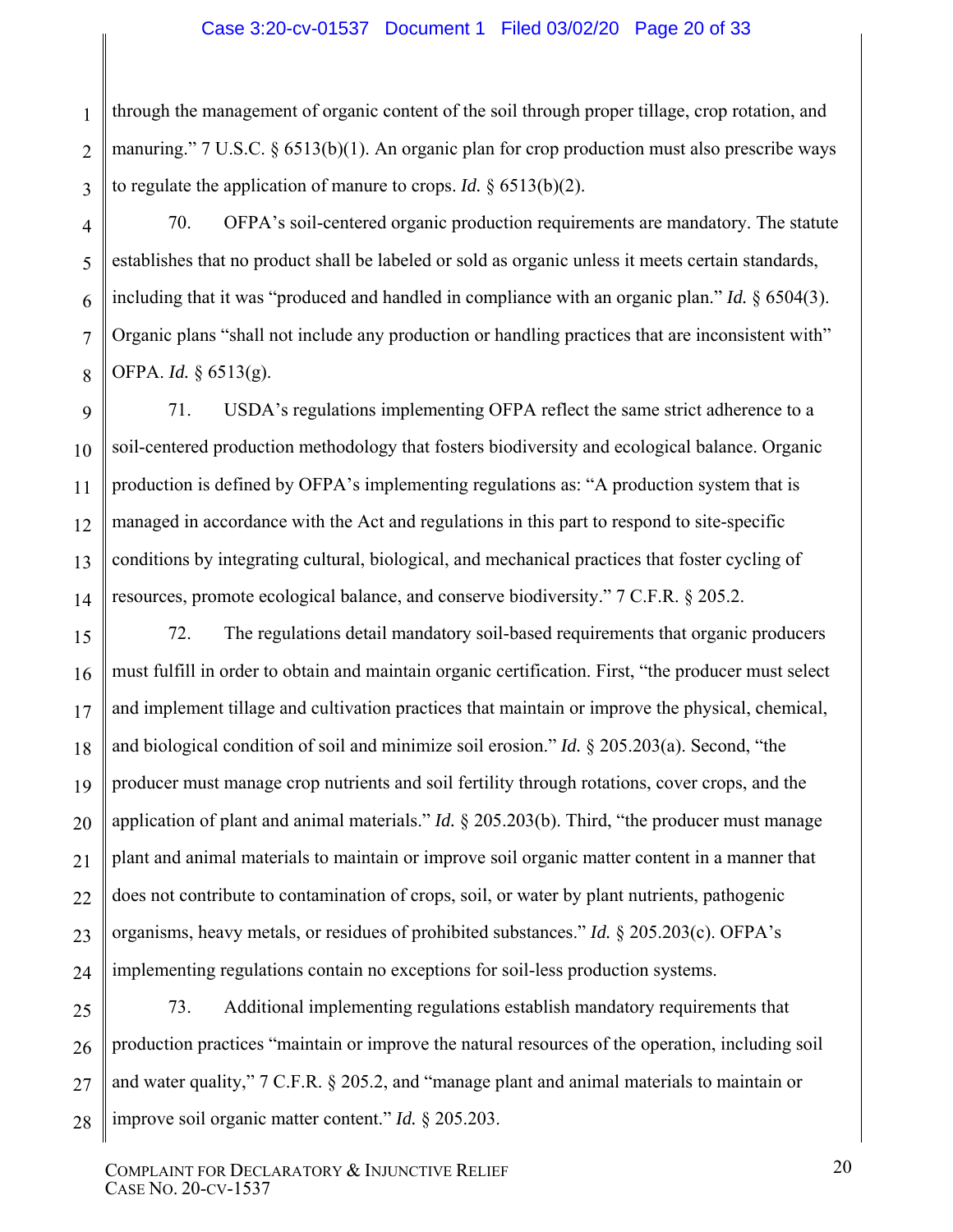1 2 3 4 74. OFPA regulations also mandate that organic producers engage in crop rotation to "maintain or improve soil organic matter content," "provide for pest management in annual and perennial crops," "manage deficient or excess plant nutrients," or "provide erosion control." *Id.* § 205.205.

5 6 7 75. Organic production systems must also "respond to site-specific conditions by integrating cultural, biological, and mechanical practices that foster cycling of resources, promote ecological balance, and conserve biodiversity." *Id.* § 205.2.

8 9 10 11 76. OFPA regulations also consistently suggest soil samples as a measure for testing compliance with OFPA regulations and the operation's organic plan.*Id.* § 205.670. Certifying agents "must conduct periodic residue testing of agricultural products," with soil samples suggested as a method for testing. *Id.*

12 13 77. "Hydroponic" or similar terms do not appear in OFPA's statutory nor its implementing regulations.

14

15

16

## **II. ADMINISTRATIVE PROCEDURE ACT (APA)**

78. Section 4(e) of the APA, 5 U.S.C. § 553(e), provides that "[e]ach agency shall give an interested person the right to petition for the issuance, amendment, or repeal of a rule."

17 18 79. Section 2(2) of the APA, *id.* § 551(2), defines "person" as "an individual, partnership, corporation, association, or public or private organization other than an agency."

19 20 21 22 80. The APA requires that reviewing courts "shall . . . hold unlawful and set aside agency action, findings, and conclusions found to be . . . in excess of statutory jurisdiction, authority, or limitations, or short of statutory right." *Id.* § 706(2)(A). Reviewing courts shall also "hold unlawful and set aside agency action, findings, and conclusions found to be . . . arbitrary, capricious, an abuse of discretion, or otherwise not in accordance with law." *Id.* Section  $10(e)(1)$ of the Act authorizes the reviewing court to "compel agency action unlawfully withheld." *Id.*  $$706(1).$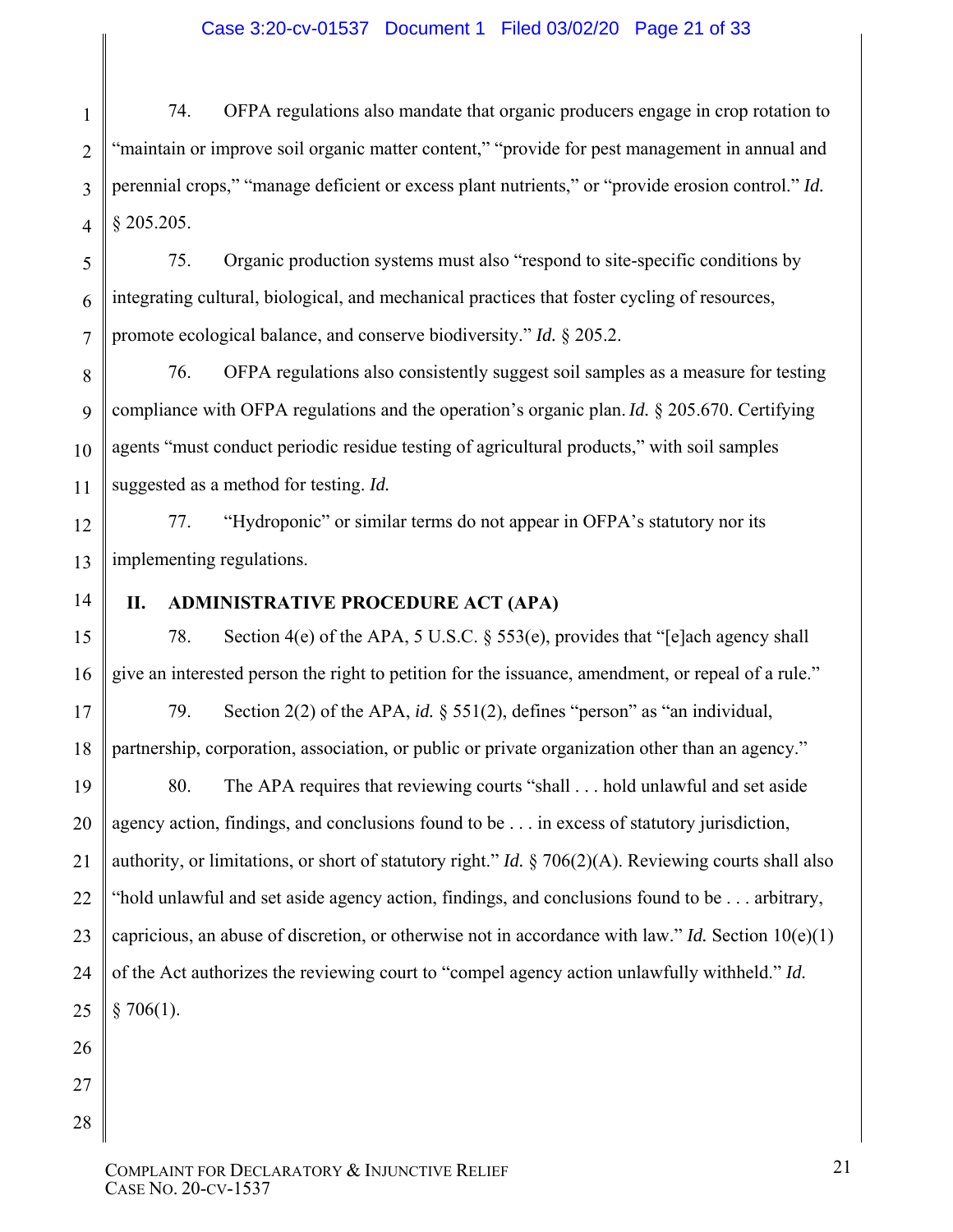## **FACTUAL BACKGROUND**

1

2

3

4

5

6

7

8

9

10

11

12

13

14

15

16

17

18

19

20

21

22

23

24

25

26

## **I. THE INCOMPATIBILITY OF HYDROPONIC OPERATIONS WITH ORGANIC STANDARDS.**

81. Hydroponic operations, commonly referred to simply as "hydroponics," are agricultural operations that grow terrestrial plants and crops without soil, typically in sterile environment such as indoor warehouses. Although these plants and crops naturally require soil microorganisms, nutrients, and minerals in soil for their growth, in hydroponic operations, these plants have their roots in air, water, or some other inert medium, and obtain their nutrients from being immersed in, or periodically being applied with, a nutrient solution created by the hydroponic operators.<sup>2</sup>

82. The NOSB has long held that hydroponic operations do not meet organic standards of production. In 2010, the NOSB integrated previous NOSB subcommittee discussions conducted in 2003, 2008, and 2009 on the subject of hydroponic operations into one formal recommendation (the NOSB 2010 Recommendation).<sup>3</sup> The NOSB 2010 Recommendation determined that hydroponic operations cannot meet the requirements of OFPA "due to their exclusion of the soil-plant ecology intrinsic to organic farming systems and USDA/NOP regulations governing them." NOSB 2010 Recommendation at 3.

83. The NOSB 2010 Recommendation explained that "organic farming method derives its name from the practice of maintaining or improving the organic matter (carbon containing) content of farm soil through various methods and practices." *Id.* at 13. Stressing the improvement of soil as "the central theme and foundation of organic farming" under OFPA and pointing to the mandatory soil-centered requirements of organic plans, *id.* at 13-14, the NOSB concluded that "systems of crop production that eliminate soil from the system, such as

 $\overline{a}$ <sup>2</sup> *See* Alternative Farming Systems Info. Ctr., USDA, *Hydroponics*, https://www.nal.usda.gov/afsic/hydroponics (last visited Feb 1, 2020).

27 <sup>3</sup> NOSB, *Formal Recommendation by NOSB for Rulemaking for Production Standards for Terrestrial Plants in Containers and Enclosures* (Apr. 29, 2010),

<sup>28</sup> https://www.ams.usda.gov/sites/default/files/media/NOP%20Final%20Rec%20Production%20St andards%20for%20Terrestrial%20Plants.pdf.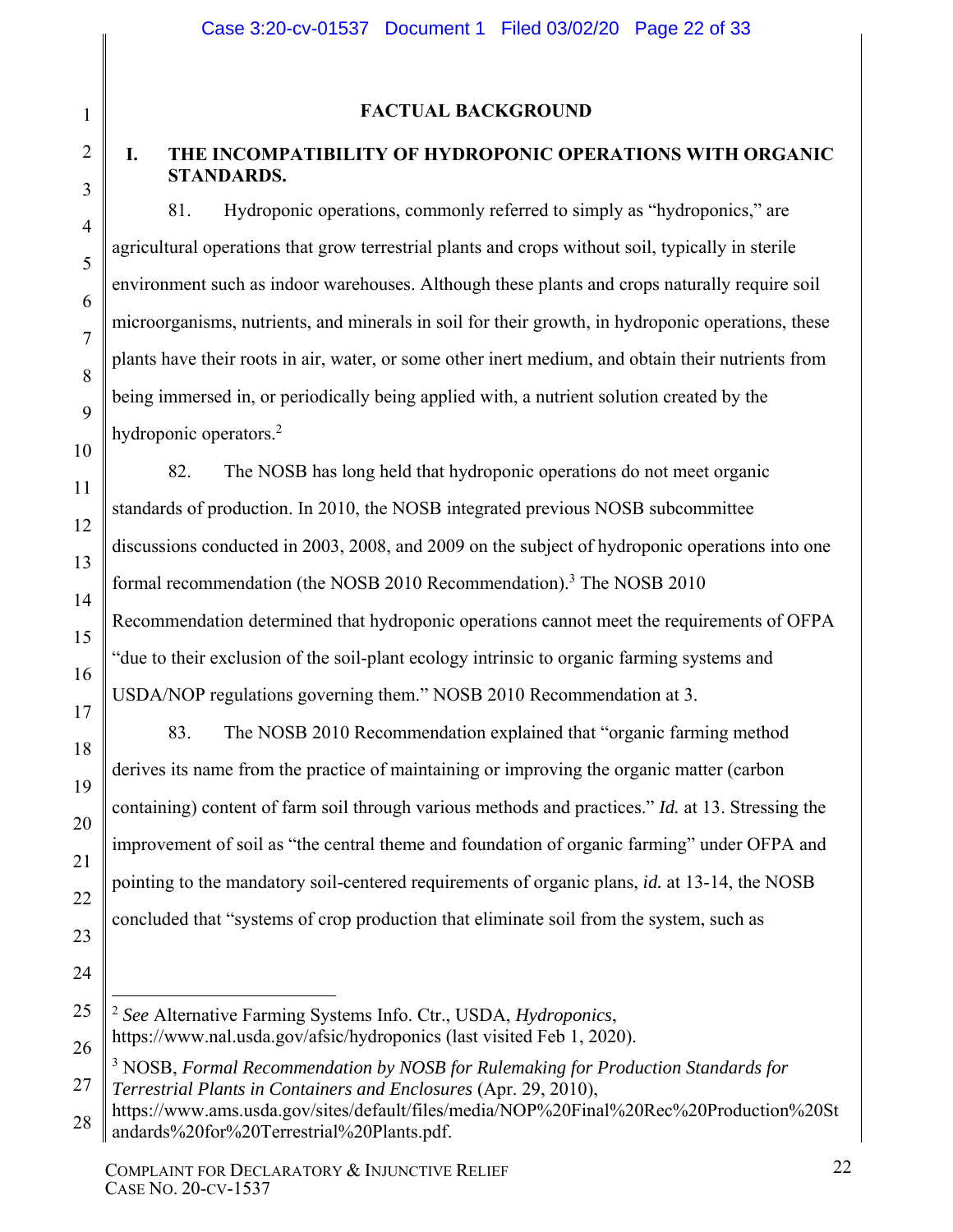1 2 hydroponics or aeroponics, cannot be considered as examples of acceptable organic farming practices." *Id.*

84. To implement its formal recommendation, NOSB recommended a rulemaking from USDA defining hydroponics and prohibiting organic certification of hydroponic operations under OFPA. *See* NOSB 2010 Recommendation at 15-19. More than nine years have passed since the NOSB 2010 recommendation.

## **II. USDA'S HYDROPONIC AND AQUAPONIC TASK FORCE AGREED HYDROPONIC OPERATIONS DO NOT COMPLY WITH OFPA.**

85. Despite NOSB's unequivocal recommendation that hydroponic operations do not satisfy the principles of organic farming and the statutory and regulatory requirements of OFPA, rather than implementing the NOSB 2010 Recommendation, USDA instead created the Hydroponic and Aquaponic Task Force (the Task Force) in 2015 to further study the issue. The Task Force was charged with preparing a report to inform the NOSB about hydroponic operations and their alignment with the National Organic Program.

86. The Task Force's final product, a July 2016 report (the Task Force Report)<sup>4</sup> was comprised of three separate subcommittee reports and those subcommittees' recommendations. The first subcommittee report, the "2010 NOSB Recommendation Subcommittee Report," agreed with the 2010 NOSB Recommendation that hydroponic operations do not meet the soil-centered requirements of OFPA, and thus should be prohibited under the National Organic Program. The second subcommittee report, the "Hydroponic and Aquaponic Subcommittee Report," also agreed with the NOSB 2010 Recommendation that hydroponic operations cannot qualify for organic certification, but carved out an exception for organic certification in limited situations, referred to as bioponics in the Task Force Report, in which hydroponic operations utilize "plants in growing media" such that the plants "derive nutrients from natural . . . substances that are released by the biological activity of microorganisms." The third

26

1

27

3

4

5

6

7

8

9

10

11

12

13

14

15

16

17

18

19

20

21

22

23

24

<sup>&</sup>lt;sup>4</sup> Agric. Marketing Serv., USDA, NOSB Hydroponic and Aquaponic Task Force Report (July 21, 2016), *available at*

<sup>28</sup> https://www.ams.usda.gov/sites/default/files/media/2016%20Hydroponic%20Task%20Force%2 0Report.PDF.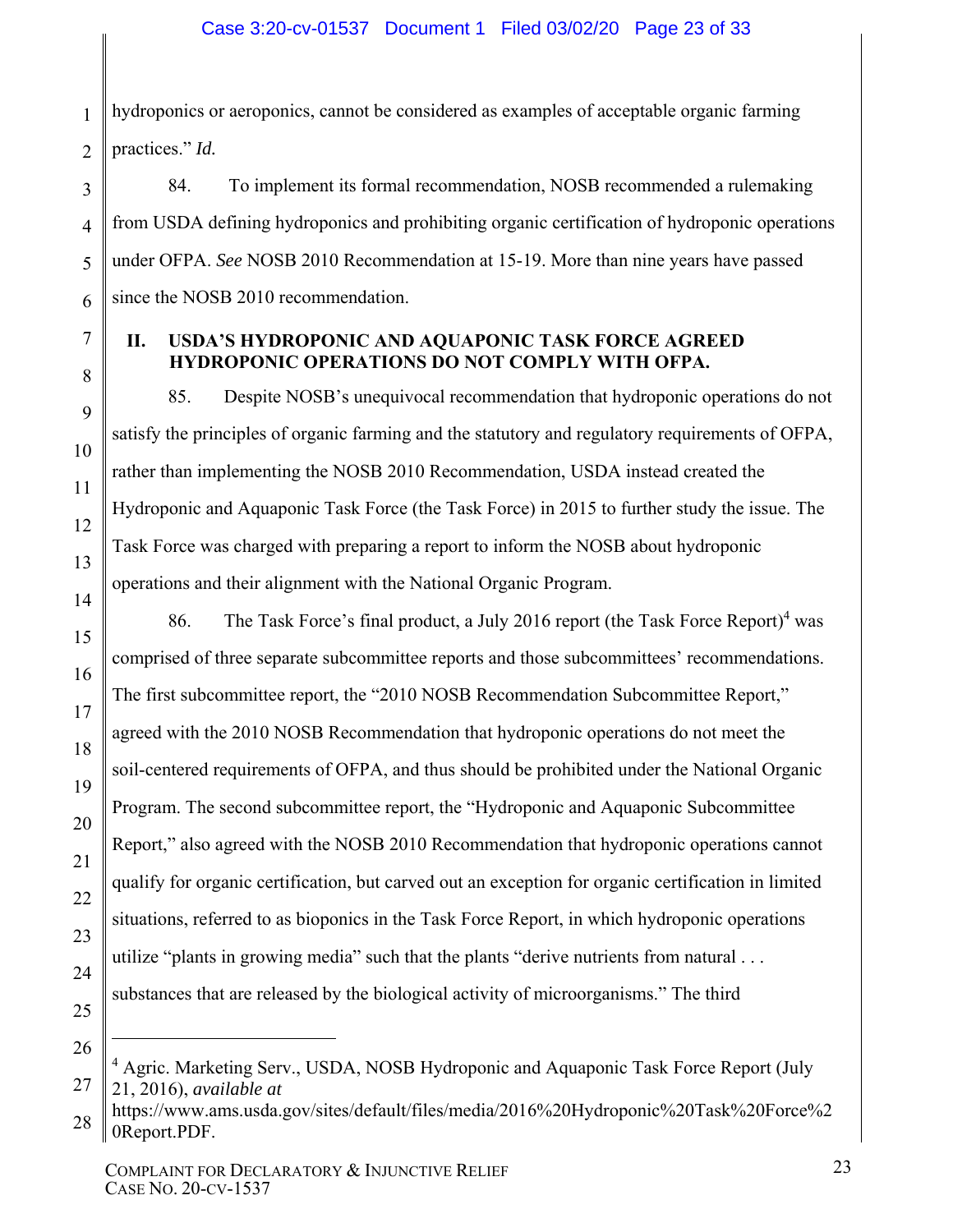## Case 3:20-cv-01537 Document 1 Filed 03/02/20 Page 24 of 33

1 2 3 4 5 subcommittee report, the "Alternative Labeling Subcommittee Report," focused on exploring alternative labels for hydroponics. None of the subcommittee reports in the Task Force Report recommended that all types of hydroponic operations can be considered for organic certification. The Task Force Report also assumed that hydroponics must still comply with all mandatory organic regulations.

6 7 8 9 10 87. In the memorandum from Miles McEvoy, then Deputy Administrator of USDA's National Organic Program, transmitting the Task Force Report to the NOSB, USDA requested the NOSB to "use this report to make a recommendation to [the USDA]."<sup>5</sup> The USDA stated that it would "take the necessary steps to establish clear standards for [hydroponic and aquaponic] production systems" based on the NOSB's recommendations. *Id.*

## **III. NOSB CONTINUED TO CALL FOR PROHIBITION OF ORGANIC CERTIFICATION OF HYDROPONICS.**

11

12

13 14 15 16 17 18 19 20 21 22 23 24 88. Following the July 2016 Task Force Report, the NOSB failed to pass a proposal that would allow organic certification of bioponics at the NOSB's Fall 2016 meeting. <sup>6</sup> Rather, NOSB affirmed its 2010 NOSB Recommendation by passing a resolution.<sup>7</sup> The resolution recognized that "the foundation of organic agriculture is based upon a systems approach to producing food in the natural environment, which respects the complex dynamic interaction between soil, water, air, sunlight, plants and animals needed to produce a thriving agroecosystem," and proposed prohibition of organic certification of "hydroponic systems that have  $\overline{a}$ <sup>5</sup> Memorandum from Miles McEvoy, Deputy Administrator of National Organic Program to NOSB re: Hydroponic and Aquaponic Task Force Report (July 21, 2016), *supra* note 4. 6 NOSB, *NOSB Crops Subcommittee Proposal: Aeroponics/Hydroponics/Aquaponics* (Sept. 6, 2016), *available at* 

25 https://www.ams.usda.gov/sites/default/files/media/CSHydroponicsBioponicsProposalNov2016. pdf; NOSB, *NOSB Meeting Update* (Nov. 2016), *available at*

26 https://www.ams.usda.gov/sites/default/files/media/NOSBMeetingSummaryFall2016.pdf

<sup>27</sup> 28 7 NOSB, *NOSB Crops Subcommittee Proposal: Aeroponics/Hydroponics/Aquaponics* (Sept. 6, 2016), *supra* note 6; NOSB, *National Organic Standards Board Meeting Update* (Nov. 2016), *supra* note 6.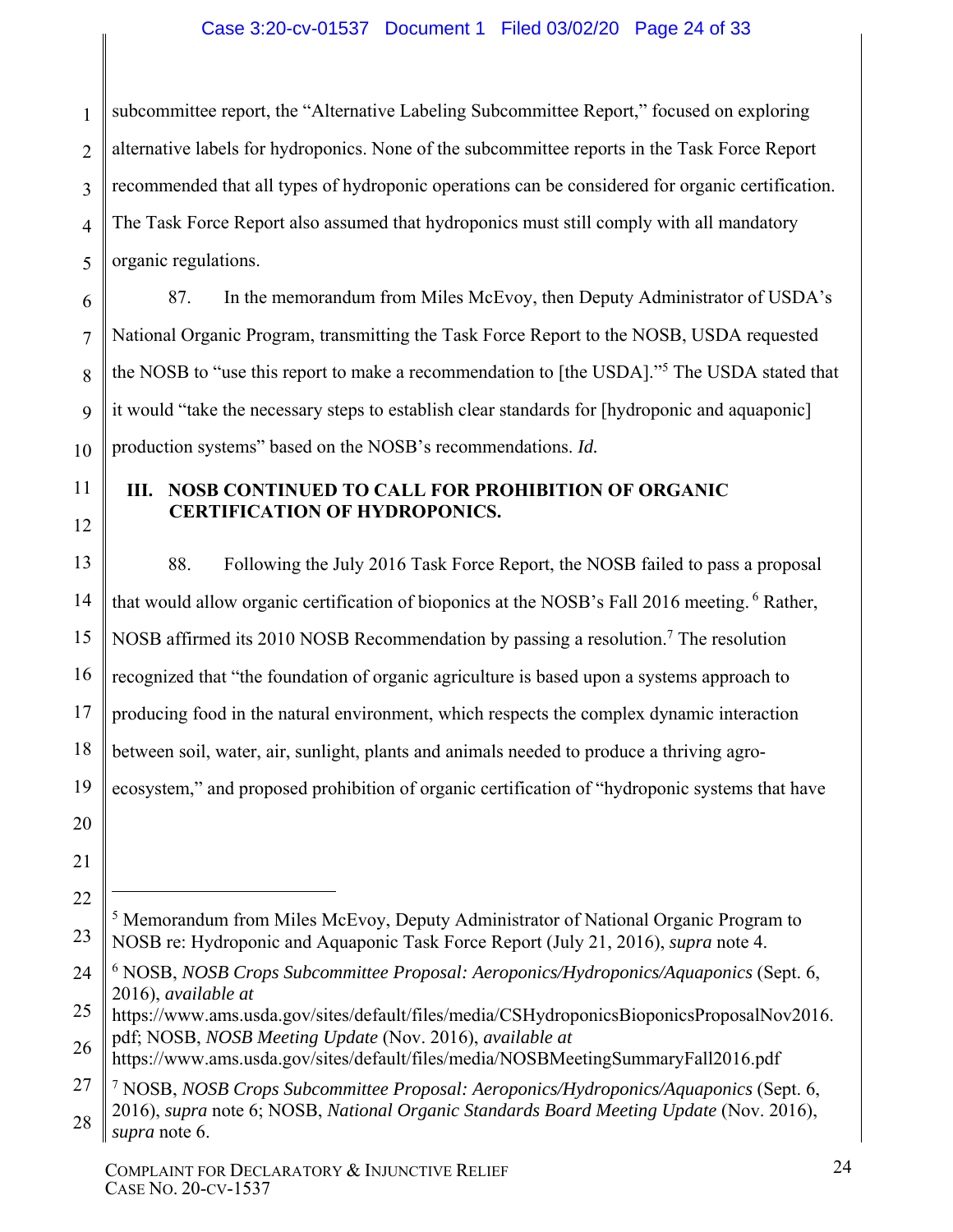1 an entirely water based substrate."<sup>8</sup>

2 3 4 5 89. The NOSB subsequently released another document, dated February 15, 2017, again calling for prohibition of organic certification of hydroponics and bioponics, titled *Crops*  Subcommittee Discussion Document Aeroponics/Hydroponics/Aquaponics.<sup>9</sup> The NOSB again recommended prohibition of aeroponics, hydroponics, and aquaponics under OFPA's regulatory section dealing with allowed substances, methods, and ingredients, 7 C.F.R. § 205.105. *Id.*

## **IV. USDA CONTINUED TO VIOLATE OFPA.**

15 90. USDA failed to respond to the NOSB's recommendations; instead, it issued a blanket statement contradictory to both the Task Force Report and NOSB recommendations, stating that "[c]ertification of hydroponic, aquaponic, and aeroponic operations is allowed under USDA organic regulations, and has been since the National Organic Program began. For these products to be labeled as organic, the operation must be certified by a USDA-accredited certifying agent, and maintain compliance with USDA organic regulations."10 USDA offered no supporting rationale for its statement. USDA made the statement in a website announcement, without any opportunity for public input and without taking any rulemaking action.

16 17 18 91. On information and belief, due to the blanket assertion from USDA without any further clarification, organic certifiers have been inconsistently granting organic certification for hydroponic operations.

19 20 21 22 92. On information and belief, some organic certifiers within the National Organic Program do certify hydroponic operations in light of USDA's pronouncement. However, many other certifiers disagree that hydroponic operations can comply with the soil-centered requirements of the National Organic Program, and do not certify hydroponics.

23 24

 $\overline{a}$ 

<sup>8</sup> NOSB, *NOSB Resolution on Hydroponics* (Nov. 18, 2016), *available at* https://www.ams.usda.gov/sites/default/files/media/CSHydroponicsResolution.pdf

<sup>26</sup> 27 9 NOSB, *NOSB Crops Subcommittee Proposal: Aeroponics/Hydroponics/Aquaponics* (Feb. 15, 2017), *available at* https://www.ams.usda.gov/sites/default/files/media/CSHydroponics.pdf.

<sup>28</sup> 10 Agric. Marketing Serv., USDA, *National Organic Program Organic Insider* (Jan. 25, 2018), https://content.govdelivery.com/accounts/USDAAMS/bulletins/1cde3b0.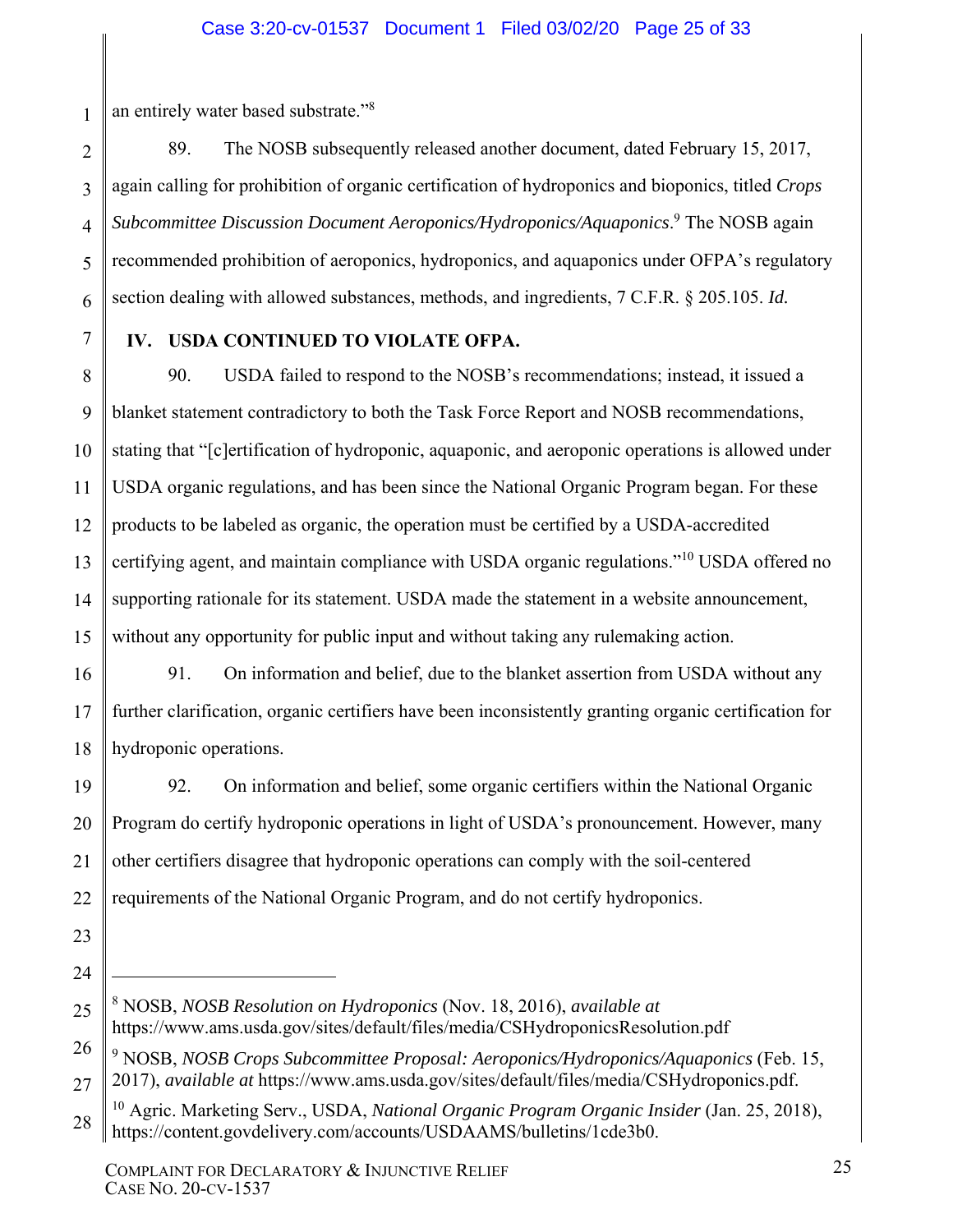1 2 3 4 5 6 93. On information and belief, in the absence of clarifying regulations, as of January 2019, at least 41 operations certify hydroponic operations as organic. Of these, at least 25 are entirely water-based with plant roots submerged in fertilized water, nutrient solution, or aquaponic effluent. *See* Petition (Ex. A) at 20 n. 99-100.These certifications have resulted in ongoing inconsistencies in organic production methods and violations of OFPA and its implementing regulations.

7 8 9

## **V. CENTER FOR FOOD SAFETY'S PETITION.**

10 11 12 13 14 15 16 17 18 94. On January 16, 2019, CFS submitted the Petition to USDA requesting that USDA issue regulations prohibiting certification of hydroponic agricultural production, based on the NOSB's prior recommendations. Petition at 4. The Petition further requested that the USDA amend its regulation on "Allowed and prohibited substances, methods, and ingredients in organic production and handling" to specifically prohibit hydroponic operations. *Id.* at 4. The Petition also sought revocation of any existing organic certifications previously issued to hydroponic operations, and requested that USDA ensure that ecologically-integrated organic production practices are maintained as a requirement for organic certification, as defined by OFPA and its regulations. *Id.* at 5. The Petition was endorsed by thirteen other organic stakeholders, including organic farmers, retailers, certifiers, and public interest and consumer interest groups. *Id.* at 22-23.

19 20 21 22 23 24 25 26 27 95. The Petition explained that organic certification of hydroponic operations is not permissible for several reasons. First, hydroponic operations cannot be certified organic because they do not accomplish OFPA's statutory mandate to foster soil fertility and improve the organic matter content of the soil. *Id.* at 11-12. Second, hydroponic operations violate OFPA's mandatory requirement of consistency in organic production because hydroponic operations fail to adhere to OFPA's soil fertility requirements. *Id.* at 20. Third, hydroponic operations violate OFPA's implementing regulations requiring improvement of soil quality, management of soil fertility, use of crop rotation practices, conservation of biodiversity, use of other soil management practices, and use of soil samples to measure compliance with OFPA. *Id.* at 12-13.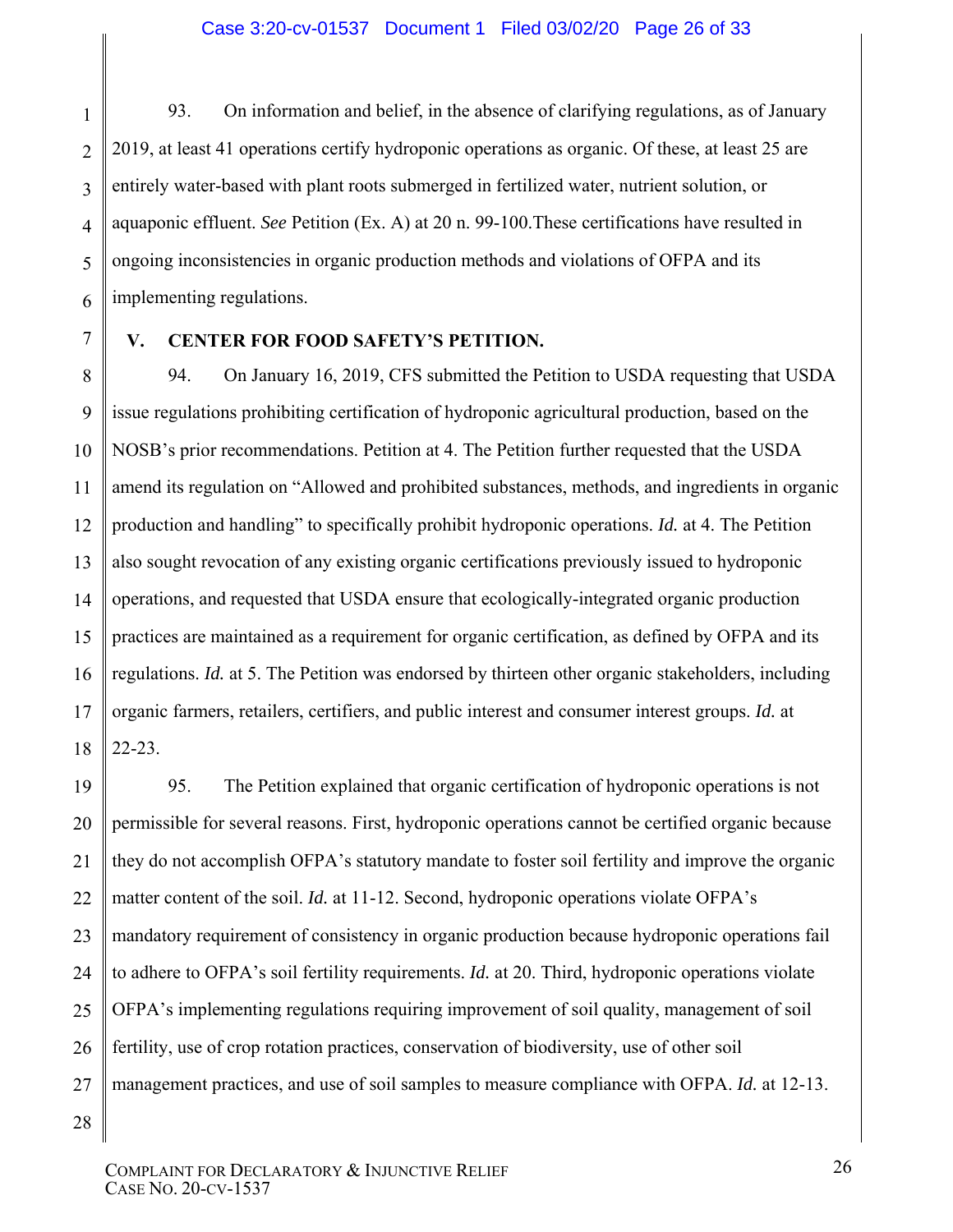#### Case 3:20-cv-01537 Document 1 Filed 03/02/20 Page 27 of 33

1 2 3 4 5 96. The Petition highlighted the historical importance of soil in organic production and emphasized the mandatory, express language in OFPA and its implementing regulations that plainly require organic production practices to foster soil fertility through management of the soil. *Id.* at 5, 7, 9-10. The Petition sought to compel USDA to act in accordance with the agency's statutory mandate and implementing regulations under OFPA.

**VI. USDA'S PETITION DENIAL.** 

6

7 8 9 10 11 12 13 97. On June 6, 2019, the Deputy Administrator of the National Organic Program denied the Petition. *See* Petition Denial (Ex. B). In the Petition Denial, USDA stated that hydroponic operations may be certified organic "if done in compliance with OFPA and the USDA organic regulations." *Id.* at 1. USDA also denied the Petition's requests to issue regulations excluding certification of hydroponic agricultural production, prohibit hydroponic operations in organic production, and to revoke existing certifications for hydroponic operations. *Id.* at 2-3.

14 15 16 98. Regarding OFPA's statutory and regulatory requirements on fostering soil fertility, the Petition Denial stated that those requirements only apply to production systems that do use soil. *Id.* at 3.

17 18 19 20 21 22 23 24 25 99. USDA failed to explain in the Petition Denial how hydroponic operations can meet OFPA's mandatory statutory and regulatory terms that requiring producers to "select and implement tillage and cultivation practices that maintain or improve the physical, chemical, and biological condition of soil and minimize soil erosion;" "manage crop nutrients and soil fertility through rotations, cover crops, and the application of plant and animal materials;" and "manage plant and animal materials to maintain or improve soil organic matter content in a manner that does not contribute to contamination of crops, soil, or water by plant nutrients, pathogenic organisms, heavy metals, or residues of prohibited substances." 7 C.F.R. § 205.203; *see* 7 U.S.C.  $§ 6513(b).$ 

26 27 28 100. USDA insisted in the Petition Denial that hydroponic operations can meet OFPA's ecological mandates of "cycle resources," "promote ecological balance," and "conserve biodiversity." Petition Denial at 3. USDA entirely fails to address how hydroponic operations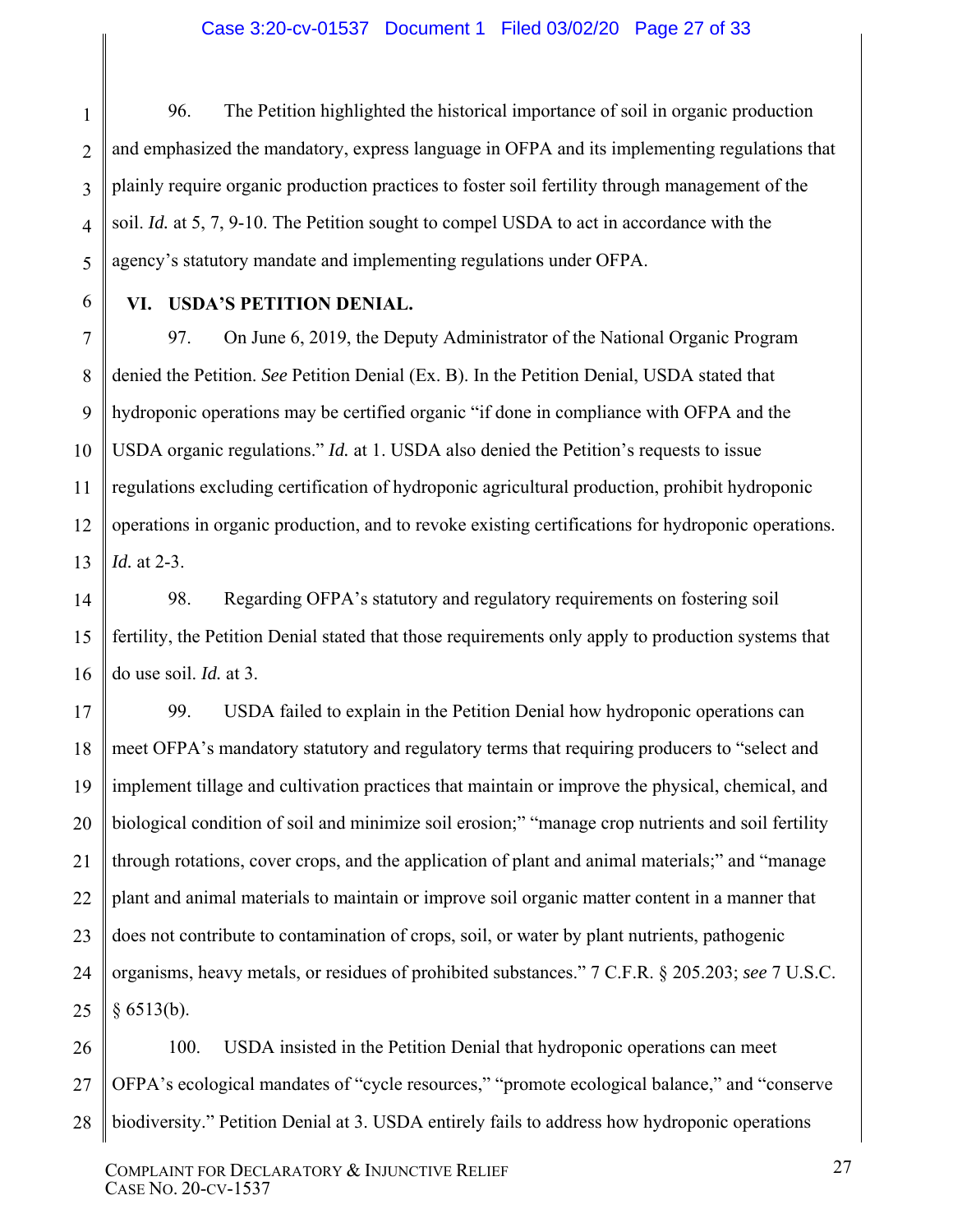1 2 3 meet these mandates, nor how such potential benefits of hydroponic operations meet the USDA's statutory mandate that organic crop production practices must "foster soil fertility . . . primarily through the management of the organic content of the soil."  $7 \text{ U.S.C. } 86513 \text{ (b)}$ .

### **FIRST CAUSE OF ACTION**

VIOLATION OF OFPA AND THE APA: PETITION DENIAL BASED ON EXCEPTION FOR SOIL-LESS SYSTEMS IS *ULTRA VIRES* AND CONTRARY TO LAW

101. Plaintiffs re-allege and incorporate by reference the allegations set forth in paragraphs 1 through 100 of this Complaint as if fully set forth herein.

8 9 10 102. As described above, in the Petition Denial, USDA stated that OFPA's statutory and regulatory provisions concerning soil and soil fertility only apply to production systems that use soil.

11 12 13 14 15 16 17 103. Nothing in OFPA supports USDA's exception to OPFA's statutory and regulatory soil and soil fertility requirements for soil-less hydroponic operations. OPFA does not mention hydroponics nor make any distinction between soil and soil-less crop production methods. Rather, OFPA unequivocally requires that organic crop production must "foster soil fertility, primarily through the management of the organic content of the soil through proper tillage, crop rotation, and manuring." 7 U.S.C. § 6513 (b). OFPA prohibits USDA from approving production methods that are inconsistent with such requirements. *Id.* §§ 6512, 6513(g).

18 19 20 21 22 23 104. Hydroponic operations do not "foster soil fertility" because hydroponic operations are soil-less, and thus do not rely on, nor foster, soil fertility. Hydroponic operators cannot use "proper tillage, crop rotation, and manuring" in hydroponic production at all, let alone "primarily" use these practices to foster soil fertility. Because hydroponic operations cannot satisfy the requirement of fostering soil fertility mandated for organic crop production, USDA's exception for hydroponic operations is *ultra vires* and invalid.

24 25 26 27 105. An agency's power is no greater than that delegated to it by Congress, and the APA requires that courts "shall ... ... hold unlawful and set aside agency action, findings, and conclusions found to be . . . in excess of statutory jurisdiction, authority, or limitations, or short of statutory right."  $5$  U.S.C.  $\frac{6}{9}$  706(2)(A).

28

4

5

6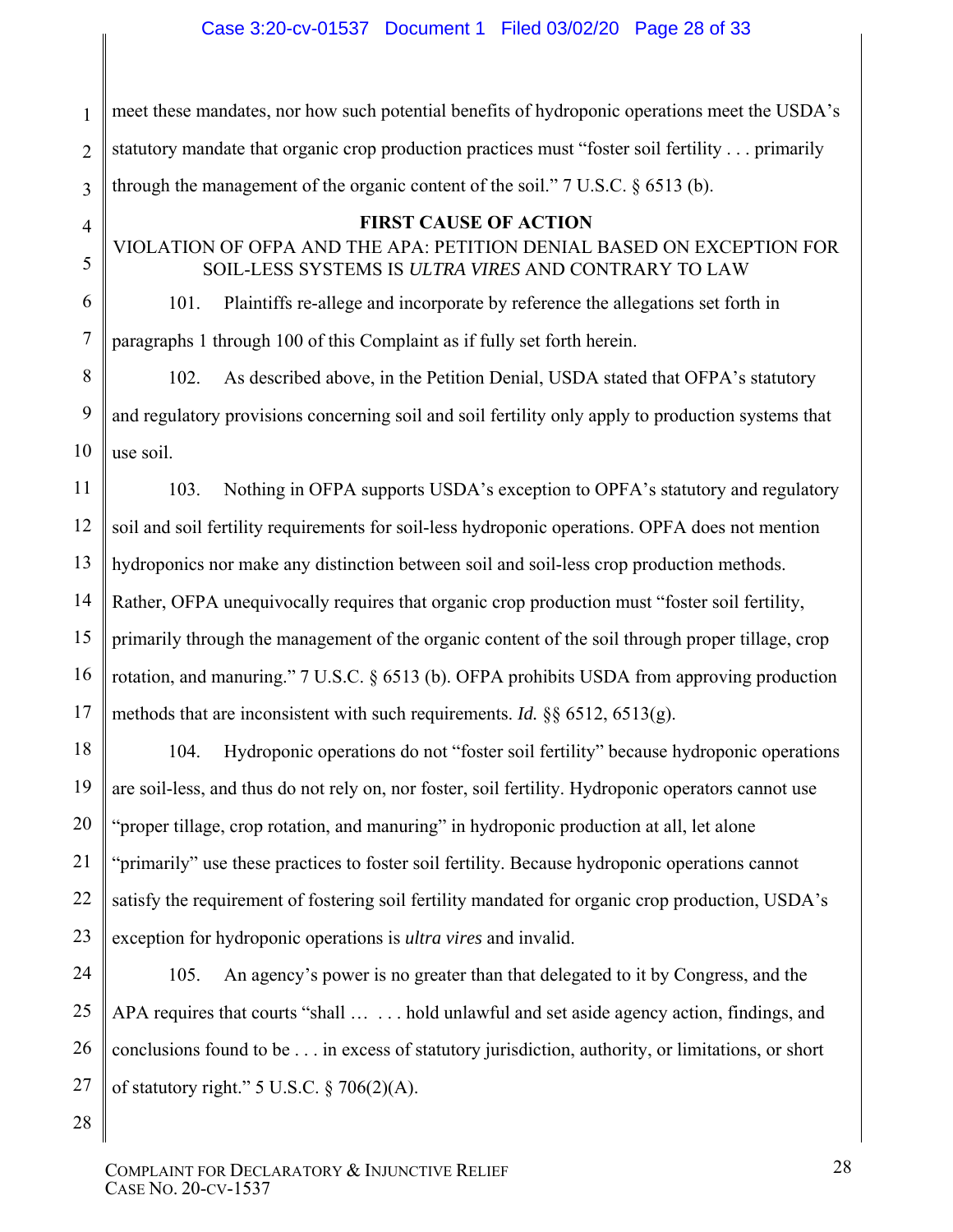### Case 3:20-cv-01537 Document 1 Filed 03/02/20 Page 29 of 33

1 2 3 4 5 6 7 8 106. Under the APA, courts "shall . . . hold unlawful and set aside agency action, findings, and conclusions found to be arbitrary, capricious, an abuse of discretion, or otherwise not in accordance with law." *Id.* An agency action is "arbitrary and capricious if the agency has relied on factors which Congress has not intended it to consider, entirely failed to consider an importance aspect of the problem, offered an explanation for its decision that runs counter to the evidence before the agency, or is so implausible that it could not be ascribed to a difference in view or the product of agency expertise." *Motor Vehicle Mfrs. Assoc. v. State Farm Mutual Auto. Ins. Co.*, 463 U.S. 29, 43 (1983).

9 10 11 12 13 14 107. USDA's Petition Denial creates an exception to organic production requirements under OFPA without any statutory basis. USDA's Petition Denial and its decision to continue to allow hydroponic operations to be certified organic under OFPA, are *ultra vires* actions "in excess of statutory jurisdiction, authority, or limitations, or short of statutory right," and are "arbitrary, capricious, an abuse of discretion, or otherwise not in accordance of the law" in violation of OFPA and the APA. 5 U.S.C.  $\S$  706(2)(A), (C).

108. USDA's violations of OFPA and the APA in the Petition Denial described in this Cause of Action are causing injuries to Plaintiffs and their members, for which they have no adequate remedy at law.

15

16

17

18

19

27

### **SECOND CAUSE OF ACTION**

VIOLATION OF OFPA AND THE APA: PETITION DENIAL IS CONTRARY TO OFPA'S IMPLEMENTING REGULATIONS

20 21 109. Plaintiffs re-allege and incorporate by reference the allegations set forth in paragraphs 1 through 108 of this Complaint as if fully set forth herein.

22 110. OFPA's ecologically-integrated organic regulations require producers to manage

23 soil fertility; implement tillage, crop rotation, and cover cropping practices; and to improve

24 natural resources including soil quality. Organic regulations provide that a producer "must"

25 manage soil fertility and "manage plant and animal materials to maintain or improve soil organic

26 matter content." 7 C.F.R. § 205.203.

111. Hydroponic operations cannot meet these soil management requirements.

28 USDA's decision to exempt hydroponic operations from these mandatory regulatory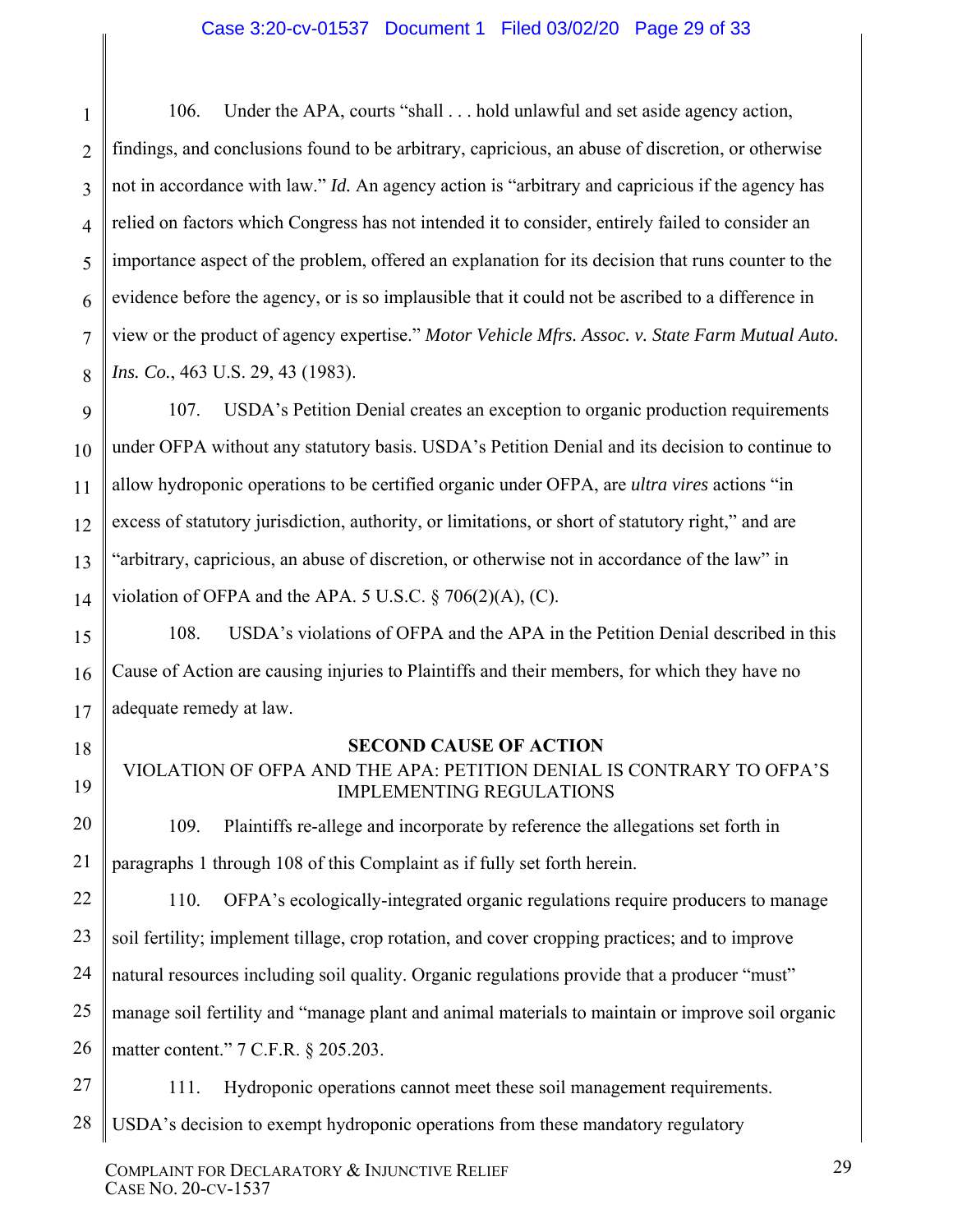1 2 3 4 5 6 7 8 requirements is unlawful. The regulations plainly require that an organic producer "must" manage crop nutrients and soil fertility, 7 C.F.R. § 205.203(b); "implement tillage and cultivation practices," *id.* § 205.203(a); "manage plant and animal materials to maintain or improve soil organic content" without contamination, *id.* § 205.203(c); practice crop rotation to "maintain or improve soil organic matter content," *id.* § 205.205, and "use management practices" . . . *including* but not limited to crop rotations" to prevent crop pests, weeds, and diseases, *id.* § 205.206. Nowhere do the regulations indicate that these mandatory provisions apply only to soilbased systems.

112. USDA's Petition Denial violates OFPA's implementing regulations, 7 C.F.R. part 205, and is arbitrary and capricious, an abuse of discretion, and contrary to law, in violation of the APA, 5 U.S.C. §702(2)(A).

113. USDA's violations of OFPA and the APA in the Petition Denial described in this Cause of Action are causing injuries to Plaintiffs and their members, for which they have no adequate remedy at law.

## **THIRD CAUSE OF ACTION**

# VIOLATION OF OFPA AND THE APA: PETITION DENIAL IS ARBITRARY AND CAPRICIOUS AND CONTRARY TO LAW

17 18 114. Plaintiffs re-allege and incorporate by reference the allegations set forth in paragraphs 1 through 113 of this Complaint as if fully set forth herein.

19 20 21 22 23 24 25 26 27 28 115. The Petition Denial acknowledges that "all organic operations, including hydroponic operations" must "demonstrate compliance with USDA organic regulations." The Petition Denial fails to explain how hydroponic operations can meet OFPA's soil fertility statutory mandate and its soil management regulations, nor how accredited organic certifiers can ensure that their certification practices comply with OFPA. The Petition Denial also fails to explain how hydroponic operations can adhere to organic regulations requiring that organic producers "must select and implement tillage and cultivation practices that maintain or improve the physical, chemical, and biological condition of soil" on the production site, and that require organic producers "must manage crop nutrients and soil fertility through rotations, cover crops, and the application of plant and animal materials." 7 C.F.R. § 205.203.

9

10

11

12

13

14

15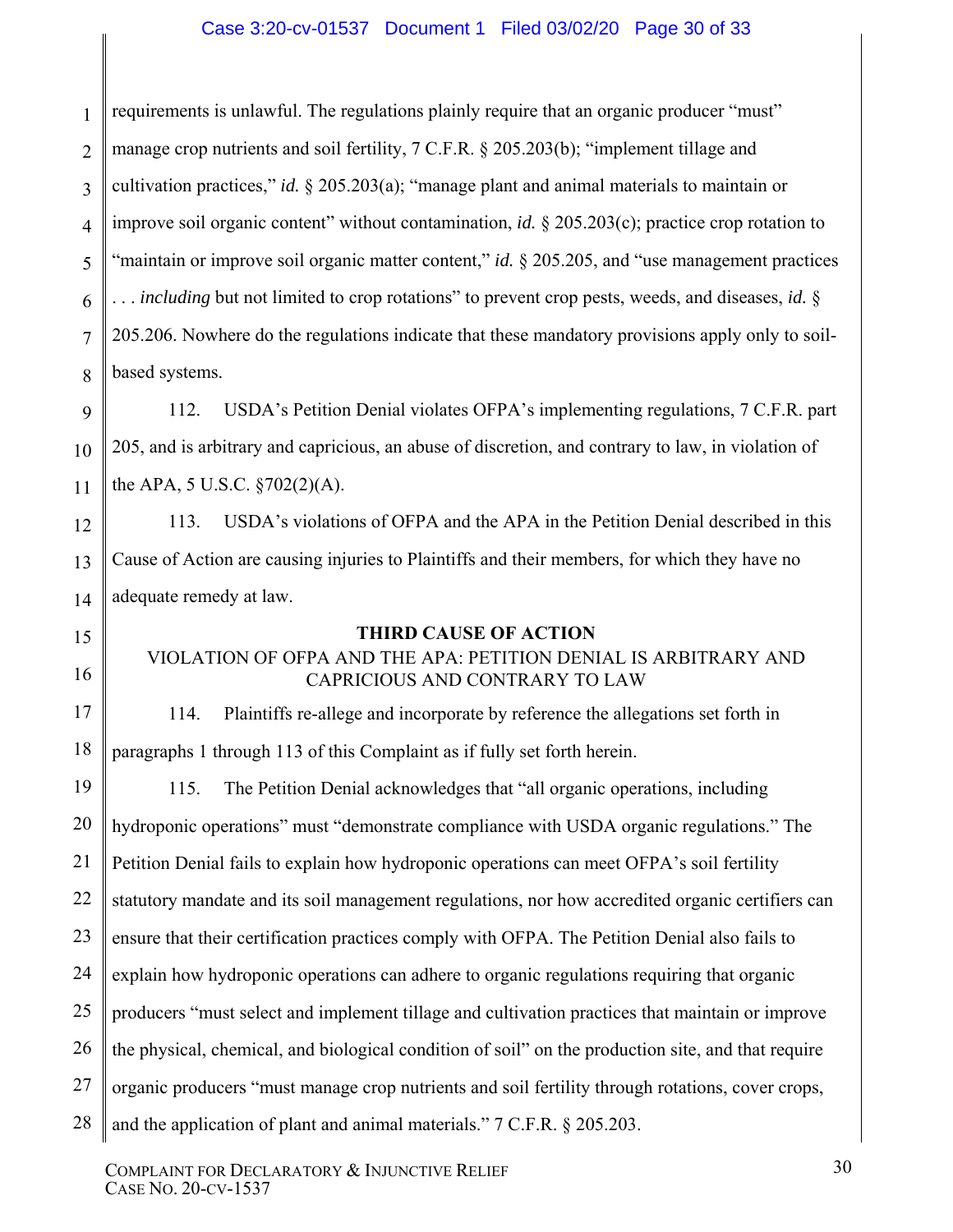1 2 3 4 5 6 7 8 9 10 11 12 13 14 15 16 17 18 19 20 21 22 23 24 25 26 27 28 116. The Petition Denial lacks any support for USDA's rationale that OFPA's mandatory soil-based regulations do not apply to soil-less systems, and fails to explain how hydroponics can meet all soil-based requirements of OFPA. 117. The Petition Denial is arbitrary, capricious, an abuse of discretion, and not in accordance with law, in violation of OFPA and the APA. 5 U.S.C. § 702(2)(A); *Motor Vehicle Mfrs. Assoc.*, 463 U.S. at 43. 118. USDA's violations of OFPA and the APA in the Petition Denial described in this Cause of Action are causing injuries to Plaintiffs and their members, for which they have no adequate remedy at law. **FOURTH CAUSE OF ACTION**  VIOLATION OF OFPA AND THE APA: PETITION DENIAL RESULTS IN INCONSISTENT ORGANIC STANDARDS 119. Plaintiffs re-allege and incorporate by reference the allegations set forth in paragraphs 1 through 118 of this Complaint as if fully set forth herein. 120. It is the purpose of OFPA "to establish national standards . . . to assure consumers that organically produced products meet a consistent and uniform standard." 7 U.S.C. § 6501(2). 121. As stated above, OPFA contains statutory and regulatory requirements concerning soil management and soil fertility that must be met in order for a crop production farm to be certified organic, and its products sold to consumers under the organic label. *See* 7 U.S.C. § 6513(b); 7 C.F.R. Part 205. Hydroponic operations cannot meet these soil management requirements because they do not utilize soil nor contribute to soil fertility. 122. In allowing hydroponic operations to be certified organic without meeting OFPA's statutory and regulatory requirements, USDA's Petition Denial violates OFPA's purpose and design to establish national standards for organic production, and results in inconsistent and uninform organically produced products. 123. The Petition Denial is arbitrary, capricious, an abuse of discretion, and not in accordance with law, in violation of OFPA and the APA. 5 U.S.C. § 702(2)(A).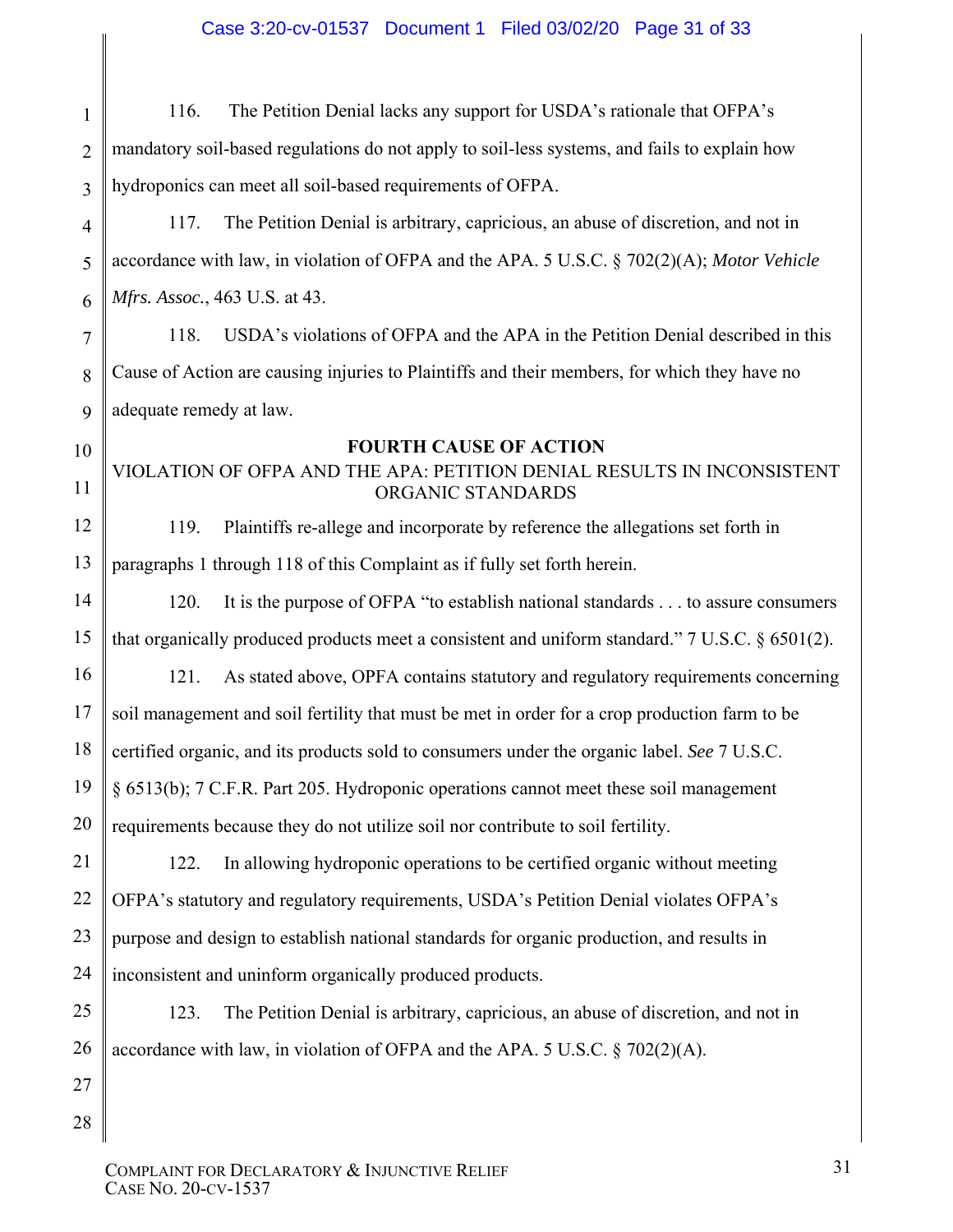1 2 3 124. USDA's violations of OFPA and the APA in the Petition Denial described in this Cause of Action are causing injuries to Plaintiffs and their members, for which they have no adequate remedy at law.

#### **RELIEF REQUESTED**

WHEREFORE, the Plaintiffs respectfully request that the Court:

6 7 8 125. Declare that USDA's Petition Denial, which creates an exception for hydroponic operations from compliance with the mandatory statutory and regulatory requirements of OFPA, is not authorized by OFPA, and violates OFPA and the APA;

126. Declare that USDA's rationale for allowing organic certification of hydroponic operations in the Petition Denial is arbitrary and capricious, in violation of OFPA and the APA;

127. Declare that by issuing the Petition Denial and allowing organic certification of hydroponic operations, USDA has created an inconsistent organic standard, in violation of OFPA;

14 15 128. Declare that hydroponic operations do not meet the soil fertility mandates of OFPA;

129. Direct USDA to comply with OFPA by promulgating regulations and otherwise utilizing its authority under OFPA to prohibit organic certification of hydroponic operations;

18 19 20 130. Vacate and set aside USDA's Petition Denial, and order that USDA comply with all requirements of OFPA and the APA and issue a new response to the Petition in accordance with the Court's ruling within 90 days;

21 22 131. Issue preliminary and permanent injunctive relief barring USDA from authorizing organic certifications to hydroponic operations;

23 24 132. Award Plaintiffs their fees, costs, expenses, and disbursements, including reasonable attorneys' fees and costs associated with this litigation; and

25 26 133. Grant such further and additional relief as this Court deems necessary, just and proper.

27 28

4

5

9

10

11

12

13

16